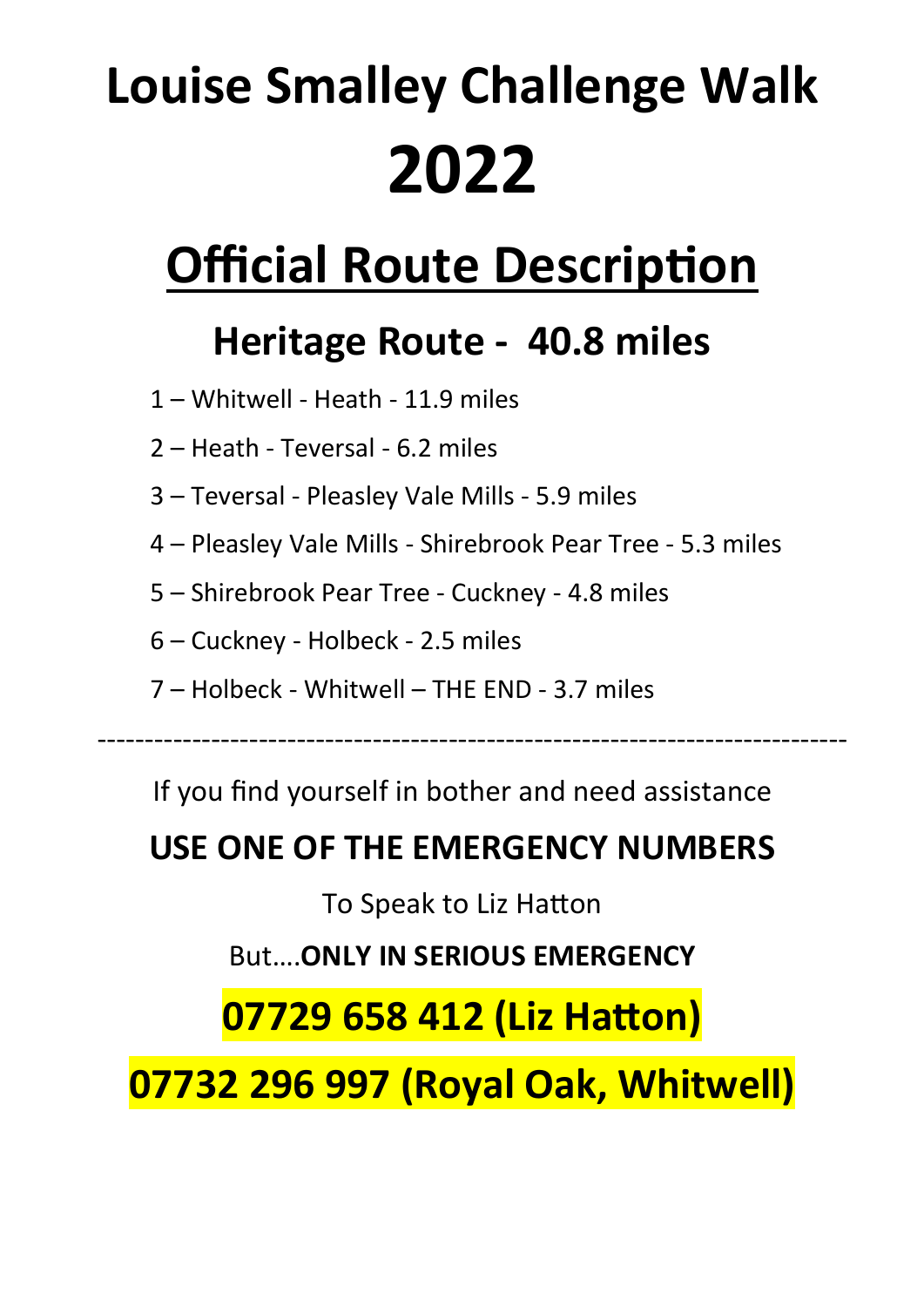### **Your Responsibilities.**

Remember, The Louise Smalley walk is undertaken on a voluntary basis and, as such, the committee cannot and does not accept any responsibility for any loss, damage or injury suffered by any participant or their belongings. Every participant must take all necessary precautions to ensure the safety of themselves and their belongings.

Each participant is instructed to carry with them, at all times, a sufficient supply of water, a whistle and a set of walk directions.

**You are strongly advised to inform a relative or friend of the activity you are undertaking and make them familiar with the route you are walking. Route description is available from the website.**

Getting yourself home from a) The Royal Oak or b) if you retire early, from where you retire.

**Your safety and the safety of those around you.** Therefore we instruct you **NOT** to leave a struggling walker **between** checkpoints. Help them to a checkpoint where they may wish to retire or wait for slower walkers.

**Consider other walkers in your party.** For example: if you are truly struggling to keep up then "let them go" at the next checkpoint and wait for a slower group behind. Don't hold them back. **It is just as hard to walk too slowly as too quick**.

You must respond to any emergency calls during the walk. The calls may be coming from a fellow LSW walker so if you hear the following you must help out:

- 1. EMERGENCY CALL 6 SHORT BLASTS OF A WHISTLE AT 1 MINUTE INTERVALS
- 2. RESPONSE 3 LONG BLASTS AT 1 MINUTE INTERVAL.

### **What If I Need To Retire Early From The Walk?**

### Remember, it is **YOUR** responsibility to get yourself home.

In the event of retiring from the walk early (hopefully at a checkpoint) there are a number of options open to you.

- **1)** Ring a relative or friend to come & pick you up. Ask them to come as soon as possible. **Please remember to inform support crew** that you have a lift and are departing. **This is the LSWs preferred option.**
- **2)** Wait for the support team to complete its duties, and then travel back with the support teams. The support team **CANNOT AND WILL NOT** leave until it has accounted for all walkers and has given information to the team at the next checkpoint. **YOU WILL HAVE TO BE PATIENT.**
- **3)** Forget retiring……put the boots back on…….go for it……..what's a bit of pain after you've got so far?

#### **If you are between checkpoints and can go no further, then these are the procedures that you must follow:**

- Get as near as you can to a road where you can be spotted more easily.
- Telephone the **EMERGENCY NUMBER** on the front of your route description.
- Tell Control what section of walk you are currently on (eg: route 1-----route 4)
- Describe, to the best of your ability, your current surroundings (are there any distinguishing features nearby like a bus stop - road signs – building – etc. etc.). This is to aid the search team which will come to pick you up.
- Stay where you are  **DO NOT CHANGE POSITIONS**.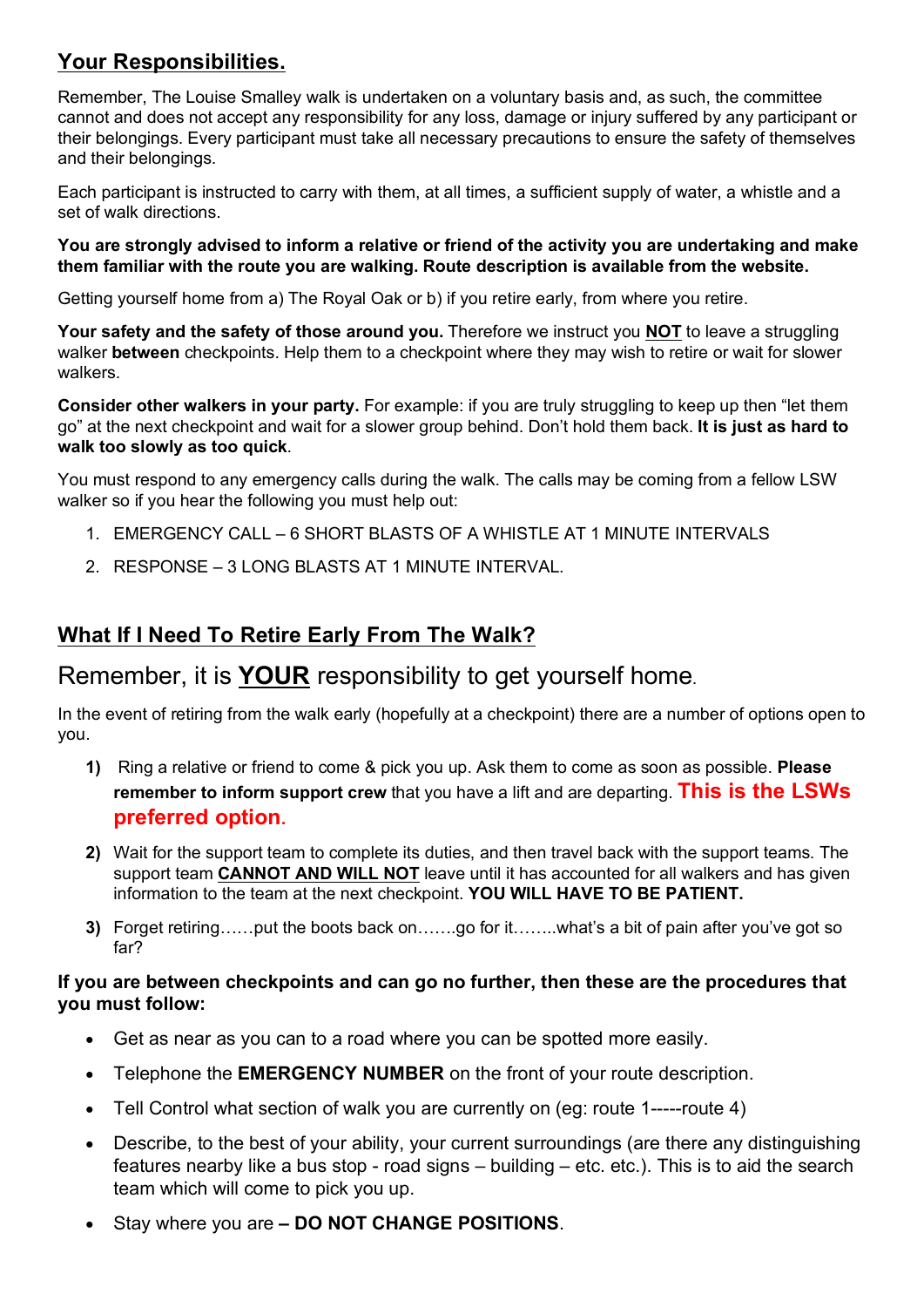If you have downloaded "**What 3 Words**" app to your mobile device please utilise this to help pinpoint your position. This is a tool used by the LSW Support crews in the case of walkers becoming disorientated/lost/in need of retire.

#### **YOU MUST SURRENDER YOUR BADGE (THE ONE WITH YOUR WALKER NUMBER ON) TO THE REGISTRAR AT THE CONTROL CENTRE.**

### **Procedures On Arriving At The Checkpoint.**

- **1.** Before you do anything else **YOU MUST REPORT TO THE ENTRY REGISTRAR**. Tell them your number so they can log your arrival time.
- **2.** You can then access your bags if you require them.
- **3.** You are free to help yourselves to any food/drinks etc.
- **4.** When departing, inform the EXIT REGISTRAR so we can log your departure time.

We need you to do these for the following reasons:

SAFETY – ACCOUNTING FOR EACH WALKER

Walk reports you like to see at the "Do"

### **The Walk**

- **A)** It is 40.8 miles long starting and finishing at Whitwell in North East Derbyshire.
- **B)** There will be 7 INDIVIDUAL WALKS TO COMPLETE.
- **C)** There will be 6 Support checkpoints along the route.
- **D)** The walk is to be completed **within 18 hours** of the start time. This may be adjusted at the discretion of the **WALK CONTROLLER ONLY.**
- **E) Any walker NOT reaching Checkpoint 4 (Shirebrook (29.3 miles) by 7pm may be required to retire from the walk at the discretion of Walk Controller after consultation with the Checkpoint Team Leader and medical practitioner.**

# HAVE A REALLY ENJOYABLE WALK

# JOE MASON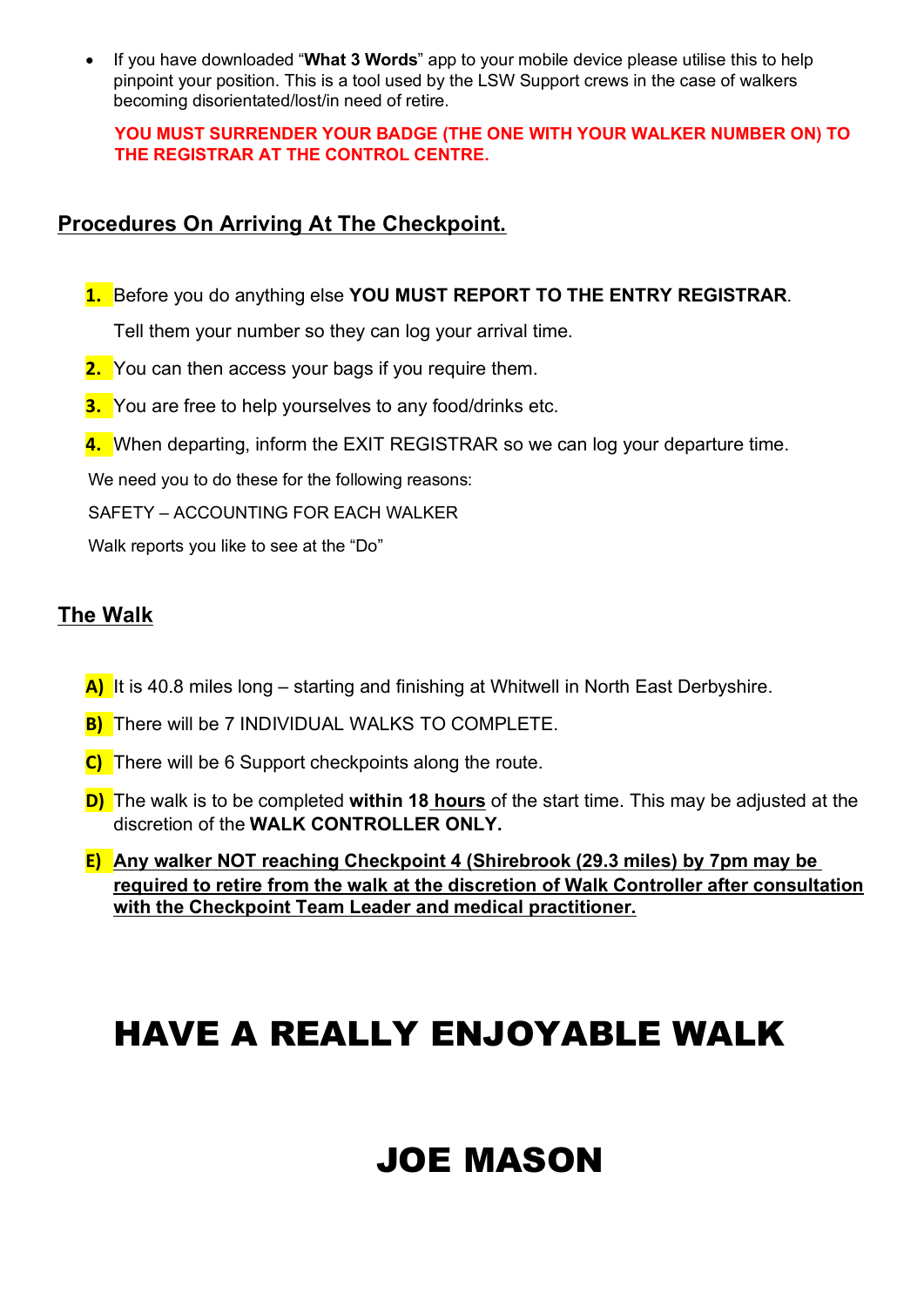### **En Route**

#### **A Very Brief Overview Of The LITTLE CASTLE (Bolsover Castle).**

**The castle was founded in the late 11th century by William Peveril, one of William the Conqueror's knights, but it was neglected from the mid-14th century. Its ruins provided the setting for the Little Castle begun in 1612 by Sir Charles Cavendish as a retreat from his principal seat at Welbeck, a few miles away. The design of the Little Castle was intended to evoke a Norman great tower, which it clearly resembles viewed from a distance, rising sheer from the cliff. The interior continues the impression, with massive round Romanesque vaults in the basement and pointed Gothic ones on the entrance floor. The great windows of the upper floors were designed to give panoramic views across the landscape.**

#### **Sutton Scarsdale Hall**

**This dramatic 18th Century hilltop ruin of an imposing baroque mansion still retains remnants of its former rich plaster decoration. It was Nicholas Leke, the 4th Earl of Scarsdale who built the Hall. He wanted a mansion that was grander than Hardwick, more ornate and more splendid than Chatsworth, decorated with Italian stucco-work to rival the richest European palace. As proof of his achievement, Nicholas died bankrupt in 1736. The Hall passed from hand to hand, and was finally bought by Richard Arkwright, the 'Father of the Factory System' who owned mills in nearby Cromford. His descendent John, sold the building to an asset stripper in 1919 who stripped the Hall of everything that could be torn from it, up to and including the lead from the roof. Three interior rooms are now on display in the Museum of Art in Philadelphia, and one wood panelled room was used as a set for 'Kitty' in 1934**

- *(1) From the car park of the Royal Oak public house,* **turn right** *to walk up the road. After about 70m, at the road junction* **turn left** *to walk along Hillside. This rises slightly and then falls steeply. At the bottom of the hill, as the road does a 90° right turn,* **you turn 90° left***. Walking*  firstly along the path with a wooden fence on your left and then open fields. After the third field *you* **turn right and immediately left** *to continue on, following the line of the power cables as your guide, hedgerow on your right, open fields to your left.*
- *(2) This lane rises gently until you reach a metal gate beyond which is a road.* **At the road turn left to walk downhill.** *After approx. 450metres, you reach a point along the road where a wood starts on the right. At this point you will see a kissing gate on your right; here turn right* **to pass through the kissing gate** *as indicated by the gold arrow to walk up the field with a hedgerow on your left, open field on your right. At the top of the field you meet a couple of gates. Look slightly to your left and you will see a stile in the corner. You have also reached the top of the wood on your left***. Cross over the stile and turn 45° left to cross the field***, passing to the left of the pylon. Once across the field, you will meet a stone stile in the wall,*  **cross over on to a lane. Turn left and after 25m turn 90° right to walk along a track** *which commences with a wall to your right, open fields to your left. After reaching the second field divide, you will see a post to your right. This instructs you to* **turn 45° left,** *as instructed by the gold, black and yellow arrows, to walk across the field along a well defined path which runs to the right of a pylon. At the far end of the field you will* **cross over a stone stile** *and once over you meet a main road – the A616.* **At this point cross over the road.**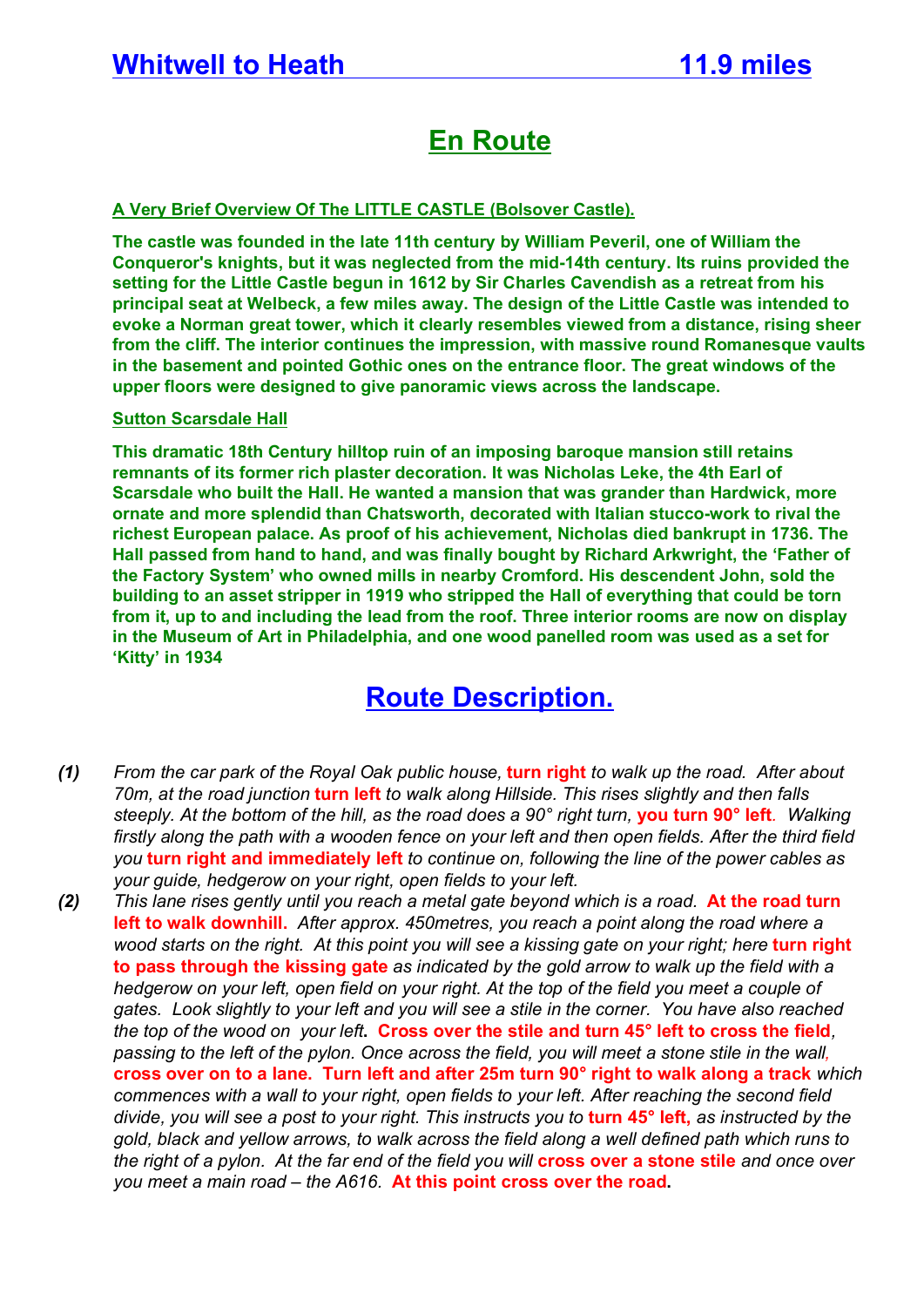- *(3) On reaching the pavement on the other side,* **turn right***, heading to the village of Clowne. Once past the entrance to the village of Clowne, you will reach a crossroad. Here turn left on to Hollin Hill Road. After about 750metres, you will reach Church Lane on your right. Immediately after Church Lane, you will see an electricity sub-station across the road to your left.* **Take the lane to the right hand side of it** *which is bordered by hedgerow all along it. After about 775 metres, there is a junction of paths but* **keep going straight ahead***, bending slightly left. After another 60 metres there is a lane joining the path from the left.* **Keep going straight ahead on the main path***, slightly uphill. After a further 1Km you will reach a junction; here* **turn right** *along the obvious lane. After about 225 metres there are buildings on either side. This is the area of the old Morefruita Fruit Farms. The lane leads down to meet the Clowne to Scarcliffe road.*
- *(4) At the road,* **cross straight over to the single track road opposite***. At the start of this lane, if you look to the right there is a sign that says Oxcroft Estate, Nos. 23-26 with an arrow.* **Walk along this lane for approx. 750 metres** *until you reach a sharp left turn in the road. On*  reaching Limestone Farm, stay with the road which swings to the left. After a short while, the *road again bends slightly right then round to the left again and you reach Oxcroft Farm. Just after Oxcroft Farm you will see a triangular piece of grass punctuated by a red post box***.**
- *(5)* **Here turn right to walk across the road** *and you will see in front of you a public footpath finger post. At this,* **cross over the stile and head across the field** *towards the trees opposite. Here you have the first of the fantastic views you will get for the next 2-3 miles. Once across the field, you will see a stile hidden amongst the hedgerow/trees.* **Cross over and continue straight ahead***, heading to the right of a white building. Once across the field you meet a gate to the right of which is a wooden stile.* **Cross over the stile and continue down this lane to the next gate. Go through the gate, on to the road. Turn left***. This road is metallised at first and then becomes basic country lane. At the end of the lane there is a metal gate on the left.*
- *(6) To the left of the gate there is a footpath sign which may be quite hidden by foliage.* **Cross over the stile and walk across the field, turning 45° right***, heading downhill towards some trees. On reaching the trees,* **work your way down to the lowest hollow** *and then cross a small stream. At the entrance to the wood is a small post. G***o into the woods soon after you cross a bridge over the stream***. After a few more paces* **pass through a hedgerow then turn 45° left across the field** *towards the left hand side of some farm buildings. You will have a wired electric fence on your immediate left. Where a similar fence joins on the right,* **continue straight ahead. Pass through the gap, turn right to join a wide lane. Walk up the lane.** *You now have farm buildings on your right, and after a few paces you meet a gate to the right of which there is a gap.* **Pass through the gap and continue along this lane** *which begins to rise to meet a road. On reaching the road* **turn left along the road***. You will be walking along this road for some distance. All along you will have wonderful views, including the Peak District, to your right hand side.*
- *(7) When you reach the Bolsover Methodist Church, as you get near the town, straight opposite there is a gap in the wall in which there are some steps.* **Cross over the road and go down the steps and follow the little jetty round to the left***, heading downhill round to the left. This gennel leads down to a pelican crossing.* **Cross straight over then bear left and immediate right and then after a few paces bear left again. Follow the path uphill***. There is a wall on the right and to the left a building which is now The Pillar Of Rock public house. The path emerges on to a road to side of the Bolsover Adult Education Centre.* **Continue straight ahead** *passing the Centre on your right. Where this road swings round to the left, you* **continue straight on onto Castle Lane***, walking along the footpath on the right of the road. You start to descend steeply.*
- *(8) The road, first, bends round to the right and at the point where it starts to swing round to the left you will see a public footpath sign on your right.* **Take this path which will mean that you will be continuing in a straight line.** *This path has a fence on the left and hedgerow on the right, protecting a steep bank. You are now walking below Bolsover Castle. After a very short while, the path swings round to the left and then emerges at an open field. At this point take the path* **to the right, turning 45° right,** *to cross (diagonally) what was known as Castle Park. This path that is crossing Castle Park is heading downhill all the time and it is leading you to the extreme*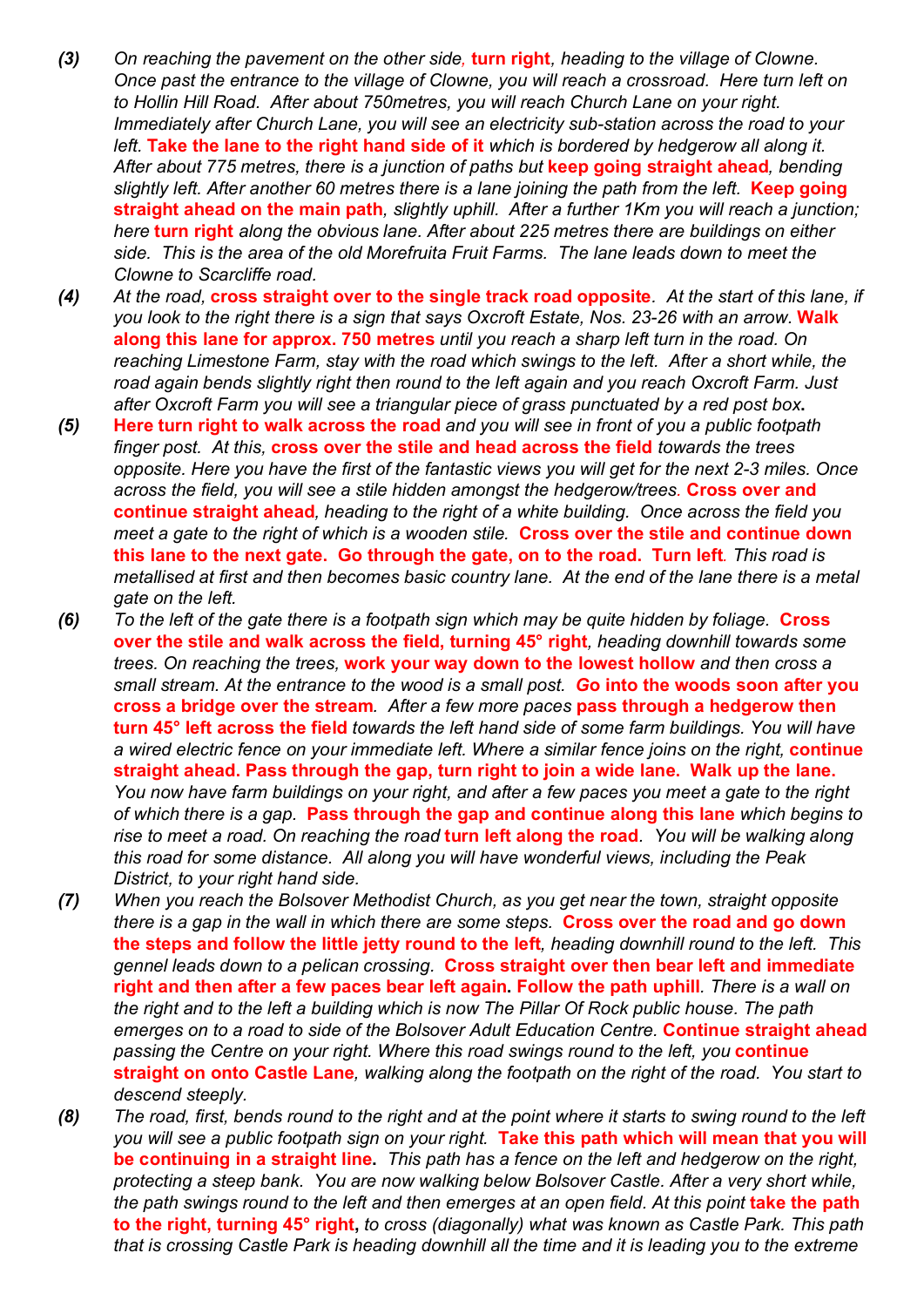*right corner of the field. You need to be looking to your left for a post. Do not be tempted to follow the obvious path that disappears into the bushes but* **turn slightly to the left to meet the post***. Here, on the right, you will see a path that leads through the hedges into an open field.* **Go through this and continue on the path***, crossing the open field which is continuing to head downhill. Once across the field, you will meet the end of a hedgerow.* **Continue straight ahead** *with the hedgerow on your left. The path goes slightly diagonally across the next section to meet a fingerpost by a road.* **Head for this fingerpost***.* 

- *(9) On reaching the fingerpost, by the road,* **cross straight over to pass through the metal kissing gate into the next field.** *Cross the field, heading diagonally right. This is a tarmac path. Once across the field* **pass through the metal kissing gate.** *At this point you are going to walk along the side of the main road for a short while, heading for the roundabout ahead of you. Walk along the footpath on the left of the main road (A632). On reaching the roundabout*  **cross straight over** *heading for the Stockley Trail sign. Having crossed the road you will see on your left a wide lane.* **Turn left to walk along this lane.** *The obvious path which has a fence on the left and bushes on your right, winds to the right of the Auto-Supplies building and then bends left to the rear of the building and soon joins a very wide track.* **Join the track** *and after a few metres you will see the car park on your left then the track bends to the right and joins a more substantial track with a metal fence to your left and bushes to your right.*
- *(10) After approximately 225 metres you come to fork in the paths.* **Take the right fork** *which starts to climb uphill. After approximately 150m you will reach a viewpoint, giving you great views over Carr Vale Nature Reserve which you are heading for. Here the path bears 90° right.*  **Follow this path***, which at this point is bordered by hedgerow, which recedes after a short while. The track winds its way steadily downhill until you meet a path junction***. At this point turn left***, continuing along a very similar track. After a few metres, you will meet a gate and a Carr Vale Nature Reserve sign. Do not go through the gate but* **follow the path 90° left along the obvious path.** *After a few metres you pass a viewpoint and a hide.* **Continue down to a squeezer stile** *which you go through and you will have the first of the ponds on your right hand* side. After a further 120m, you will see a path going up to your left. Ignore this and **keep to the lower path on the right***. Walk to the right of the barrier. After a further 30m or so the path will turn off to the right. Basically you will be walking clockwise around the pond, keeping the pond on your immediate right.*
- *(11) After walking along the path for about 500 metres you will* **cross a bridge over a dyke** *and immediately after that you will pass through a squeezer stile.* **Continue straight ahead***. You are now on open grassland. On your right you will see a pond and your left you will see a river. After 130metres you will see a squeezer stile on your left leading on to a bridge over the river, AT THIS POINT TURN 90° RIGHT to walk along a path which leads down towards a pond. It is not an obvious path.* This path then goes clockwise around the edge of the pond. Follow **this path around the pond** *for approximately 200m. Hugging close to the edge of the pond on the right you will notice another pond to the left, ignore this continue to wander round the pond. Beyond the edge of the pond you will see a path leading up to a fingerpost.*
- *(12) On the fingerpost you will see a yellow arrow with Sutton Scarsdale written on it.* **Cross over stile and, as indicated by the yellow arrow, cross the field bearing 45° left** *with Sutton Scarsdale ahead of you as your guide. Having crossed the first field going slightly uphill, you emerge at the corner of another field in the top left hand corner. Running across you now are power cables.* **You need to continue across the next field, bearing 45°left** *to walk with the ruined buildings about 100m on your right. Use the farm building in the distance as your guide across the next field.*
- *(13) Once across the field, you will meet a track that runs down to the disused buildings on your right. At this point,* **turn left to follow the lane***. You now have a wooden fence on your right, open field on your left. After 75m or so the lane meets a metallised road.* **Turn right to take the road** *that goes over the M1 motorway. A little after the motorway bridge the road bends to the*  left and starts to climb steadily uphill. At a point where the road levels out slightly, and *immediately before some farm buildings, you will see a public footpath on the right and an entrance to a gated track.* **Turn right here** *and walk up the path with open fields on your right, hedge and fencing on your left. You are now walking on the Chesterfield and North East Derbyshire Round Walk. This track climbs steadily towards the unmistakable Sutton Scarsdale*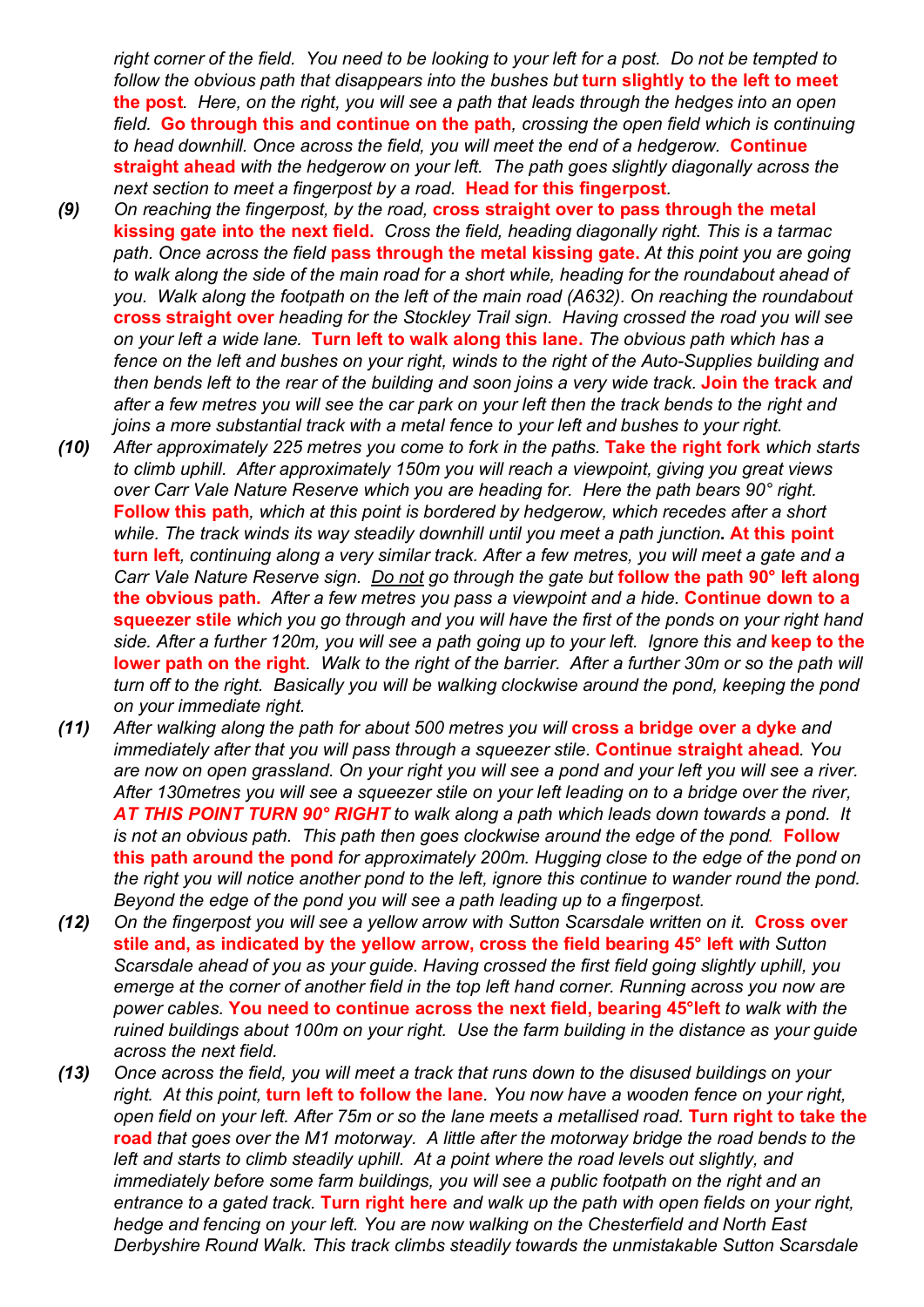*Hall. About 100m short of the Hall you will meet a ha-ha and a track running round the building. At this point* **turn right to walk anti-clockwise around the Hall***. At the far end of the building,* **continue along the obvious track** *leading through farm buildings. Having emerged at Rock Lane,* **turn left** *passing the entrance to Sutton Scarsdale Hall, continuing along the road through the little village of Sutton Cum-Duckmanton.*

- *(14) Just beyond the bus stop you meet a road junction . The main road bends round to the right. F***ollow it round and continue straight ahead.** *After a few metres you will see a fingerpost on the left hand side. At this point* **turn left to walk along the edge of a field***, with a hedgerow on your left, open field to your right. The path goes slightly downhill heading straight to an electricity pylon until you are right underneath it.* **Follow the path which goes to the left of the pylon and enter the scrub.** *The path bears right and heads slightly downhill to meet a bridge over a stream.* **Cross over the bridge and turn immediately left** *to follow the path which meanders through a small copse. After 50m or so the path bears round to the right and meets a stile with a yellow arrow on a green background and the words Heath Village.* **Cross the stile and continue straight ahead up the next field***.*
- *(15) Once at the top of the field, you will see a stile in the hedgerow. Cross over onto a lane and go straight across to meet a stile in the hedgerow opposite. Cross over this stile and bear 45° left across the next field, heading for a stile in the hedgerow opposite a few metres to the right of a power cable pole. Ahead you can see the church steeple in the village of Heath which you are heading for. On reaching the stile, cross over and bear 45° left across the next field, heading for a gated stile in a hedgerow about half way down the field. On reaching the gated stile pass through onto the lane. Turn left to walk down the lane. Where the lane enters the conservation area turn right immediately before it to walk with the hedgerow on your left and open field on your right. The path starts to head downhill. After a short while the field hedgerow bends round to the left.* **Stay with this continuing along the path,** *heading downhill, hedgerow still on your left and open field on your right. When you reach the bottom of the field you will see a stile. Cross over the stile, which brings you down to a little bridge over a stream. Cross over and go straight ahead across the next field. Once across the first field, continue straight ahead across the next, considerably less wide, field. You will see a yellow*  arrow on the pylon post. Once across the field you will see a fingerpost. At this point **turn 90°** *left to walk up the track, open field on your left, fence on your right, heading uphill. After a short while the path rises to meet a lane. At the lane, turn right which takes you onto a bridge which leads over the Heath Bypass (A617). Once over the bridge the track turns 90° right and then after 15m or so, turns 90° left and starts to rise gently to lead you into the village of Heath. A few metres before you reach the end of the lane you will meet a gate. Go through the gate and follow the lane up to the road. At the junction with the road* **turn right towards the Elm Tree Inn.**

# **CHECKPOINT 1.**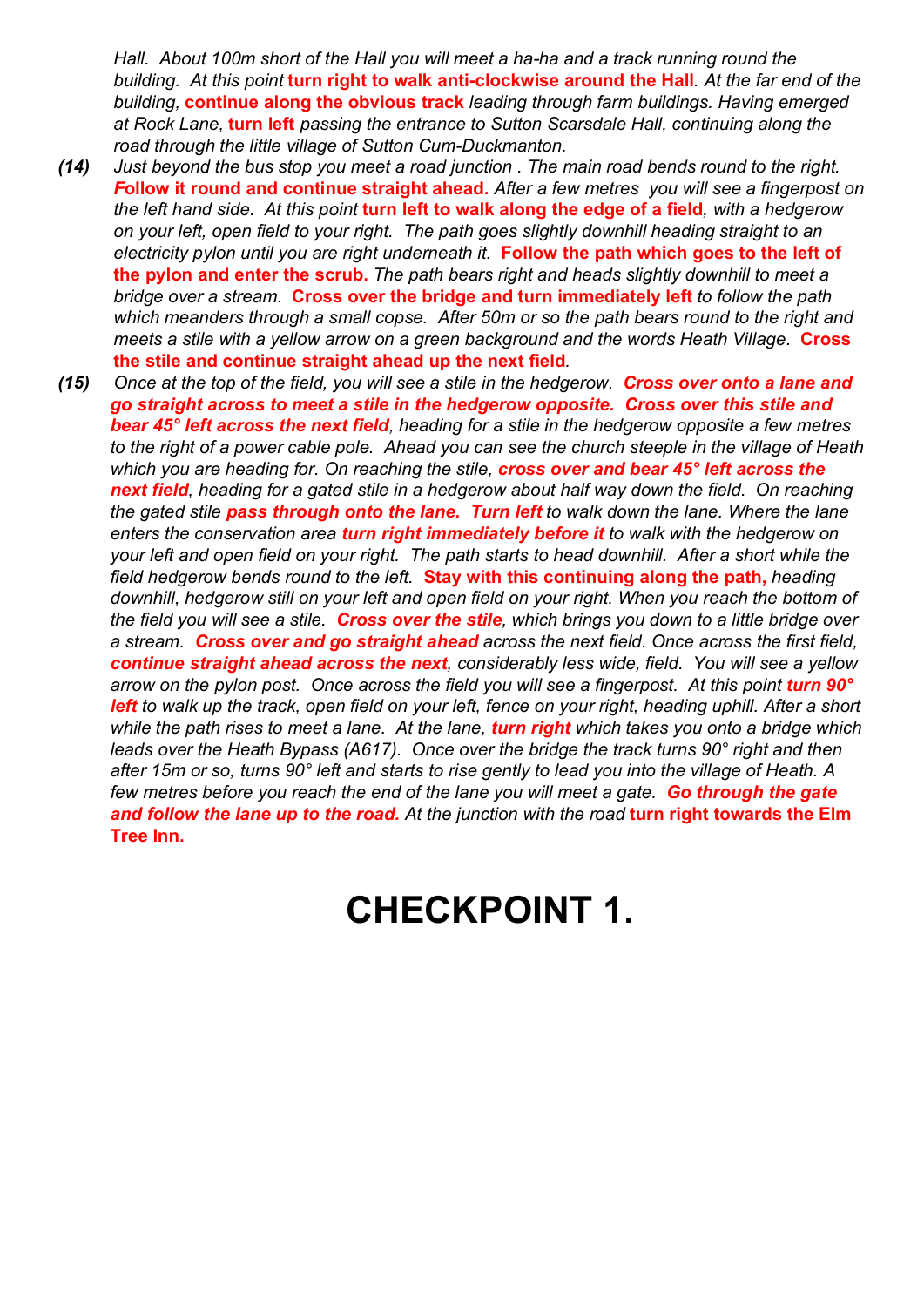### **En-route**

**Astwith is a village in Derbyshire, England. Astwith is in the parish of Ault Hucknall. For many decades it was a part of the manor of Stainsby, which was known as Steinesbei in the Domesday survey (1087).Apparently there is no mention of Astwith, otherwise spelt Estewayt, Est(th)wayt, Estweit and Eswheyt, by name until the 13th century.**

**The Savage family are believed to have held Astwith among other local lands until 1593, when Bess of Hardwick purchased them from the Lord Chancellor and Auditor for the sum of £9,500. The village remained in the ownership of the Dukes of Devonshire until 1959, when it was passed the National Trust as part of the death duty settlement of the 10th Duke. Most properties are now privately owned.**

**Hardwick Hall.It was the formidable 'Bess of Hardwick' who first built the house and developed the surrounding estate in the late 1500s. Her descendants, the Dukes of Devonshire, treasured Hardwick, while lavishing much of their attention and money on nearby Chatsworth. Their success – intimately associated with empire over 400 years and across the globe – preserved Hardwick, and their interests elsewhere saved it from significant alternation.**

**Hardwick is also home to one of the finest collections of Elizabethan tapestries and embroideries in Europe including the Gideon tapestries and Noble Women embroidered wall hangings. Almost every room in the Hall proudly displays tapestry and embroidery work on the walls.**

**Visit - hardwickhall@nationaltrust.org.uk – for further information.**

- *(1) From the Checkpoint* **retrace your steps back to the lane then follow the road which bends to the right.** *You are walking along the main road through the village. Heath is a particularly beautiful little village above the motorway, decidedly peaceful despite the fact that two main roads run very close to the village. There are a number of different types of properties in this village; including one pair of cottages with the steepest roofs we have ever seen anywhere! See if you can spot the Punch and Judy connection opposite Wayside Cottage! Where the road takes a sharp right turn,* **you continue straight ahead** *along the little lane, heading for a public footpath fingerpost ahead of you in front of a stone cottage.* **Continue straight ahead as if you are walking down the driveway of the cottage***, heading for the gate at the end. Go past the gate down the concrete path leading to the road.*
- *(2) At the road,* **cross straight over** *to the footpath sign opposite and then* **continue straight ahead down the embankment** *leading to a stile in the hedgerow. Cross over the stile and*  **continue straight ahead** *heading for the lane to the left of the farm buildings. The lane you are walking down is a typical country tractor lane, bordered to the left by a wire fence and to the right by a hedgerow. After about 260 metres the fence on the left comes to an end at a point where you will see a metal gate on your right.* **Continue straight ahead along the farm track***. You now have open field to your left. At a point where the track appears to come to an end and there is a metal gate,* **continue straight ahead as if still on the track***, keeping the hedgerow to your immediate right, walking along the edge of the field.*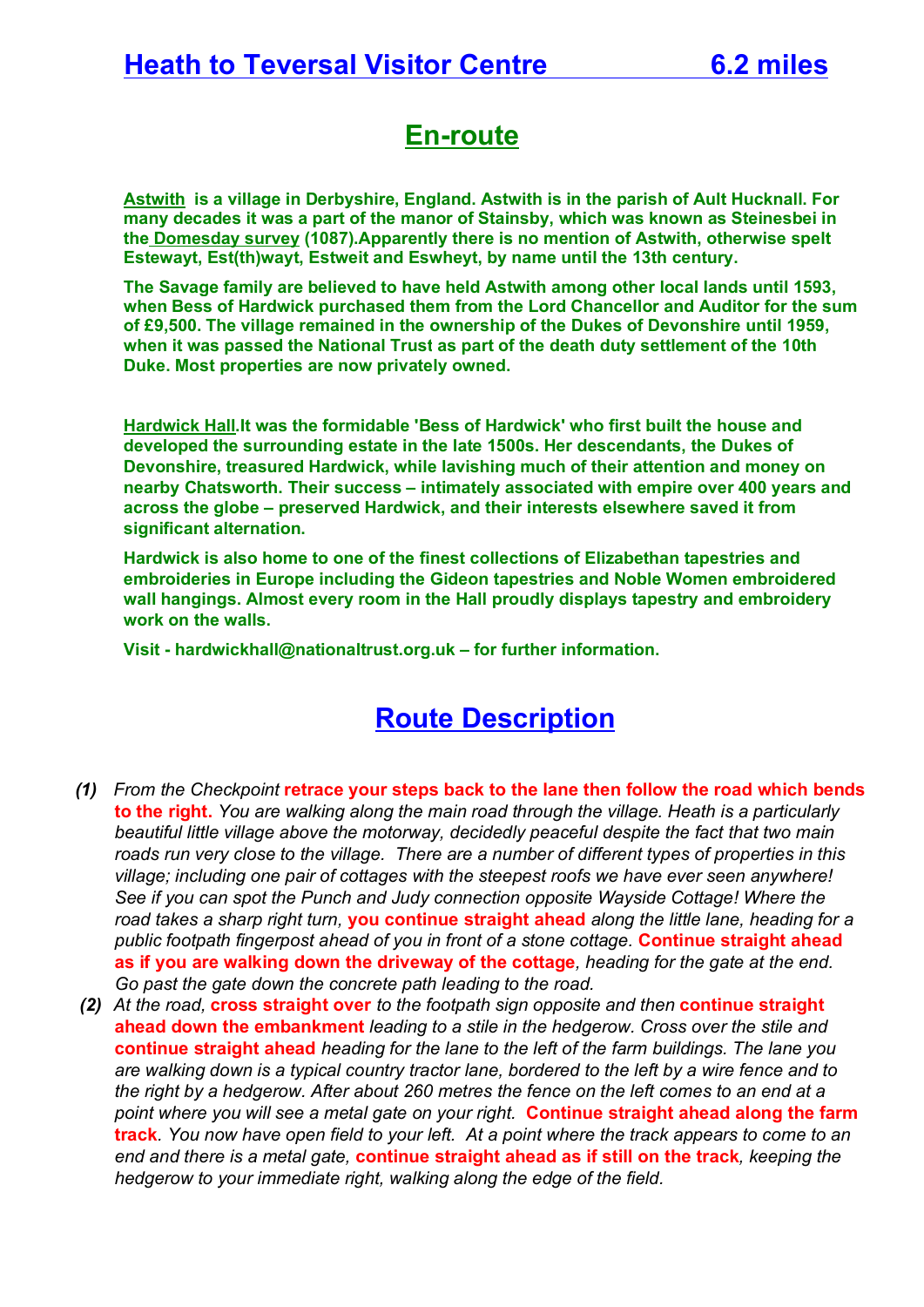- *(3) After a further 250 metres you will see a wooden post on your right with yellow arrow marker on it, here* **turn 45° left to walk across the field***. Once across the field you will meet a ditch populated by trees and you will meet a wooden bridge crossing this ditch.* **Cross the bridge and take the little path up to meet the fingerpost** *at the beginning of the next field. At the fingerpost take a 45° turn to the right to cross the field. Once across the field,(about halfway up the field) you will see on your right a wooden stile with a yellow arrow on a green background on it among the bushes/trees.* **Cross the stile and then turn left** *as indicated by the arrow. You emerge from the trees to a field which you start to cross* **heading slightly right and gently uphill** *to meet a hedge at the top of the field at a point where several paths meet. You are at the "end point" of the hedge.* **Continue straight ahead** *with the hedgerow on your immediate left. As you go the path soon starts to "stray" from the hedge slightly directing you to a stile in the hedgerow in front of you. Cross this stile and* **continue ahead bearing slightly right** *heading for a stile in the middle section of hedgerow ahead of you. The wood/wire fence on your right will guide you to this. In this hedgerow there is a gate with a yellow arrow on it directing you across the next field* **,follow this again bearing slightly right** *and now directed to the right of a very large tree. Once across this field you will meet a stile to the side of the tree with a yellow and black arrow on it.* **Cross the stile to drop down to the metallised lane. Cross straight over to the stile opposite and continue straight ahead** *across the field as indicated by the yellow arrow and the metal public footpath fingerpost. As you cross this field you can see, ahead of you, the small hamlet of Astwith which you are heading for. Once across the field you will meet a stile in the corner. There are the yellow and black arrows guiding you* **straight on***. You now start walking downhill, hedgerow on your right, and open field on your left. As you reach the bottom of the hill at the bottom of the field, you bend round to your left for approximately 10m to meet a gate. As indicated by the yellow arrow,* **pass through this gate, crossing over the stream and then continue onwards up the field** *immediately in front of you. I would advise hugging to the right hand side of the field, using the hedgerow as your guide. You are going to walk the whole length of this field uphill to the top right hand corner.* **Cross over the stile in the corner and continue straight ahead** *as indicated by the faded yellow arrow. Cross the middle of the field which will probably be bordered by electric fencing keeping the horses away from the path. Once across the field you will see a wooden stile just to the right of the large tree.* **Cross over the stile and continue straight on** *a few paces up to the lane. Here* **turn 90° left to walk down the lane leading into the Hamlet of Astwih***. The lane is bordered either side by hedgerow.*
- *(4) We are now entering the hamlet of Astwith –The lane starts to go downhill as you pass Manor Farm on your left and then you meet a metallised road.* **Continue straight ahead.** *Where the road bends round to the right immediately before a dilapidated farm building, turn 90° left as indicated by the wooden fingerpost to pass down to a gate.* **Pass through the gate (entrance to Yew Tree Farm) and continue down to the gate to the left of the farm buildings. Pass through the second gate and continue straight ahead***, heading downhill to meet a wooden gate.* **Pass through the wooden gate** *and* **continue straight heading downhill** *towards what appear to be a gap in the hedgerow. This "gap" in the hedgerow is, in fact, a small bridge over a stream.* **Cross over this bridge and turn left** *to walk up the trackway. You have hedgerow on you left and open fields "rising" on your right. After 100m you will see a fingerpost sporting a yellow arrow directing you to go* **45° right** *following the contours of the hill and leading you to a metal gate in the fence to the left of which is a wooden gate. The actual path goes straight* **ahead across the field as directed by the arrow** *heading to the right of a "lone tree" heading*  to the top right hand corner of the field where you meet a small copse. At the copse you will *see a wide gap leading into another field.* **Turn right, passing through the gap, to walk down the field***, copse on your left, open fields to you right. Ahead you have a splendid view of Hardwick Hall. After 200m the copse on you left comes to an end.* **Continue walking straight downhill** *to the bottom left hand corner of the field. On meeting the stile, on board which is a yellow arrow, cross over and continue ahead slightly left heading steeply downhill through bushes to meet a road.*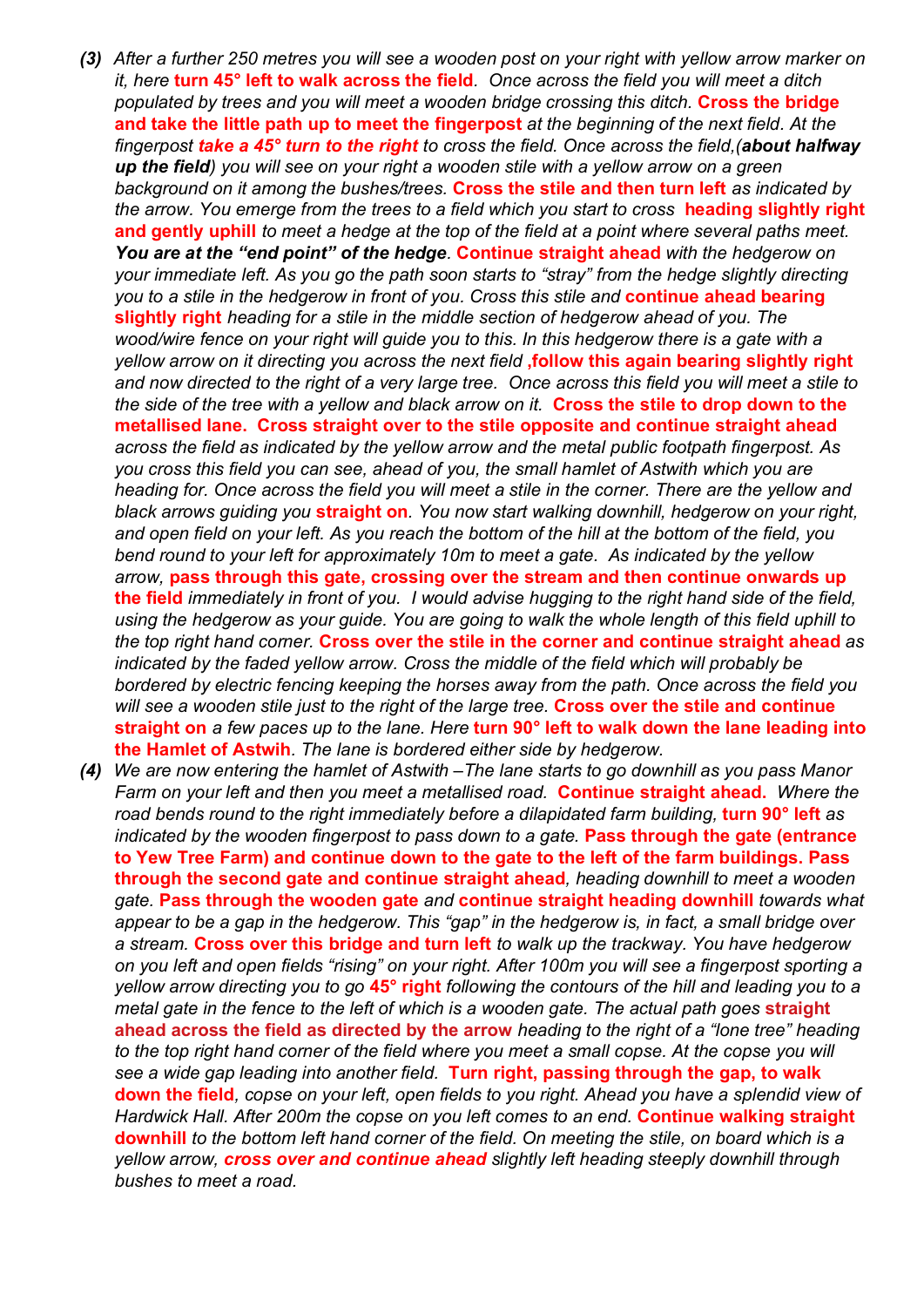*(5)* **Cross over the road and turn right***. Soon the road passes under the M1 motorway via a tunnel. Just beyond this you will see the entrance to Hardwick Park.* **Turn left to enter the park.** *You are now entering the car park of this facility. When you reach the first parking meter on your right***, turn 45° right** *to follow the path leading to the lake. Please note the sign saying "Sculpture Walk".*

### *There are some toilets nearby. Ignore the right turn above and walk into main car park and you will see a "Visitor Centre building where there are some toilets.*

#### *Remember to return to the route as described above to continue on the walk by taking this right turn!*

- *(6) The path crosses with the lake on you right and just beyond the sluice gate you will meet a junction of paths.* **Take the path to the right leading to a gate. Pass through and continue straight ahead.** *Please note you are currently on "the Sculpture/Millers walk". At the path junction* **take the left fork still following the "Sculpture/Millers walk"***.On reaching the pond*  **bear right** *keeping the "main pond" on you left. These are called the 5 row ponds.*
- *(7) On reaching the kissing gate immediately after the pond* **turn 90° left to walk with the pond on your left,** *wooden fence on you right. After 50 metres to reach a "second" of the ponds.*  **Keep this on your left continuing with fence on your right.***80 metres further on "pond 2" ends and just before the start of "pond 3" (Alan Blacks Corner)* **turn right to walk through the kissing gate then at the path junction take the left hand fork and walk up the "obvious" path.** *You are NO LONGER on the Sculpture/Millers walk. FYI – Look left and you can see the entrance to the "Ice House".After 70 metres you pass a standing stone and the path starts to rise. After 250 metres you meet a "crossroad" of paths. Continue straight on and upwards (a little more steeper than before).Almost at the top of the climb you pass a bench and a few metres on you reach the top of the hill by the side of an information board.* Here, turn LEFT to **pass through the gate and follow the path uphill** *with the buttresses on your right. At the top of this short hill you meet open ground,* **turn rig***ht here (the magnificent Hardwick Hall "smacks you in the face")* **and walk towards the Hall** *and on reaching the road* **turn right to walk along the road.** *You walk "between the Hall (National Trust) and the "OLD HALL" (English Heritage – and where Elizabeth 1 once stayed) continuing along the road.*

#### *##BEWARE – THIS IS THE ROAD USED FOR VISITORS TO EXIT THE HALL.##*

- *(8) Soon the road bears slightly right then left and starts to descend.* **Cross over the cattle grid. Continue down past the "Stone Centre"** *and, where the road swings sharply right,* **come off the road walking straight ahead to meet a gate on you left. Turn 90° left to pass through this gate** *(you are now joining "The Oak Walk") and* **follow the well walked path across the field.** *Once across the field you meet a gate.* **Pass through and bear right to walk up the path** *which has a "wired" fence to the right. The very end of this path swing left and climbs to meet the main path from the Hall gardens (Note the HH car Park opposite. Here, turn right* **onto the main path.**
- *(9) You are walking through Lady Spencer Wood and are still on The Oak Walk. After 525 metres you meet some steps.* **Go down these** *and halfway down The Oak Walk turns Left. You leave this and continue straight on at this point descending more steps to cross a wooden bridge over a stream after which you start to climb up again via some more steps. After 100 metres you reach the top and a few metres more you reach a wooden gate.* **Pass though and turn LEFT.**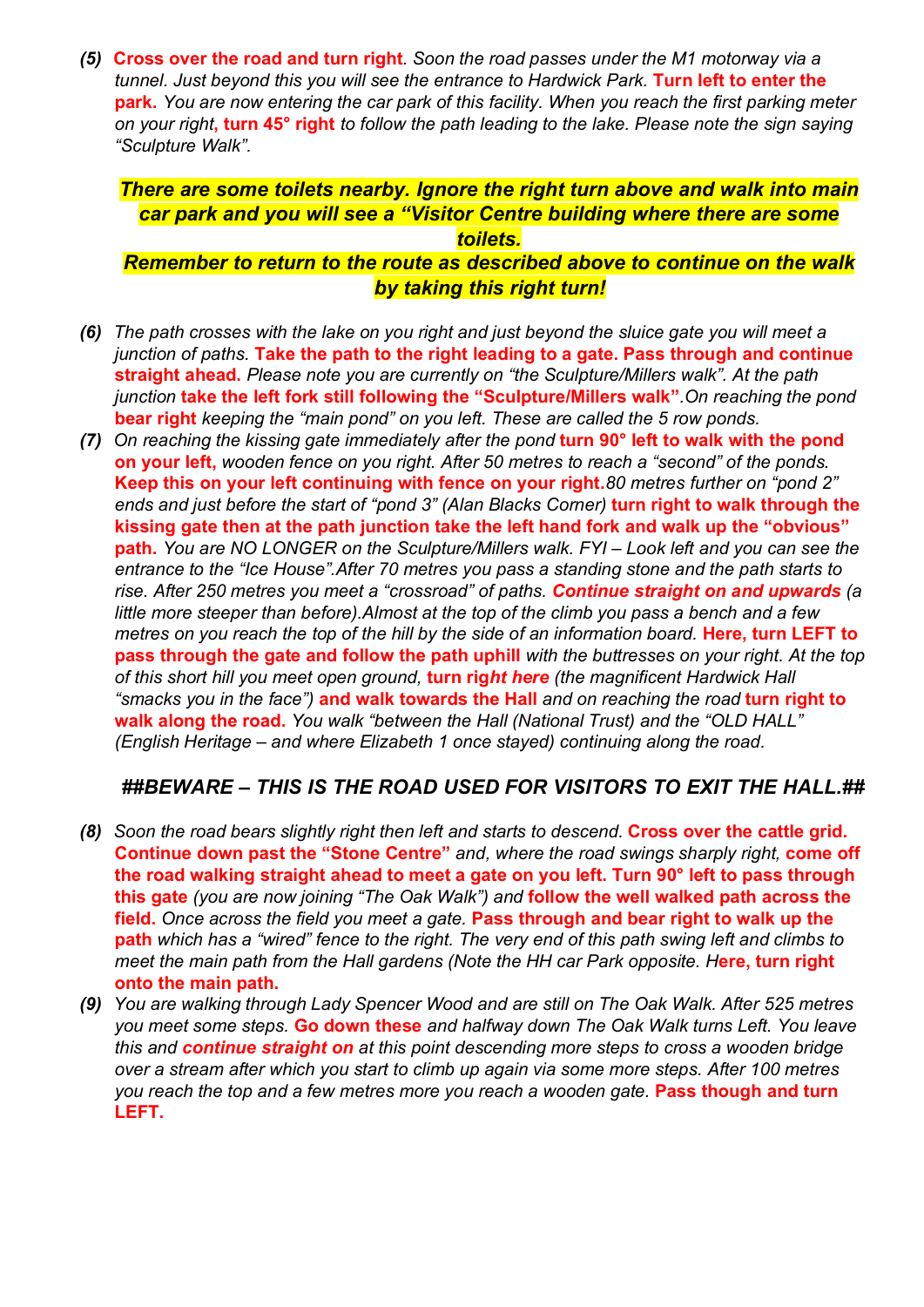- *(10)You are now on a lane which widens soon after.* **Continue along this lane** *and after 330 metres you reach the start of the Hamlet of Norwood.* **Walk through this to the far end** *where you come across what appears to be some "50s Suburbia semis", one being called "Stanton House". At this point* **turn right to pass through the metal kissing gate onto the public footpath** *crossing the open field. Once across you meet the hedgerow,* **turn left** *to walk with this on you right, open field to your left. After 130 metres and just after the hedgerow starts on the left* **turn 90° right to walk down a bridle path** *which starts off narrow and widens and twists slightly further on. After 350 metres you pass a farm on your left followed by 4 "contemporary" properties then a metal storage building. At this point the track widens to become a rough road.160 metres beyond the storage building the track swings left and rises to cross over the Teversal trail (former rail line). 20 metres on you see a metal fingerpost on your right.* **Turn right here through the wooden posts and follow the path downhill** *"back on yourself!" until you reach the bridge. Here* **swing round almost 180° left to join the trail heading south!**
- *(11)380 metres on you reach a metal bridge over a road.* **Continue straight on** *for a further 230 metres until you reach a "major trail junction". Here* **turn left following sign for Teversal Visitor centre***, and, after a further 20 metres* **turn right to cross the small bridge** *and* **follow path beyond** *which leads into the visitor centre car park.*

# *THIS IS* **CHECKPOINT 2**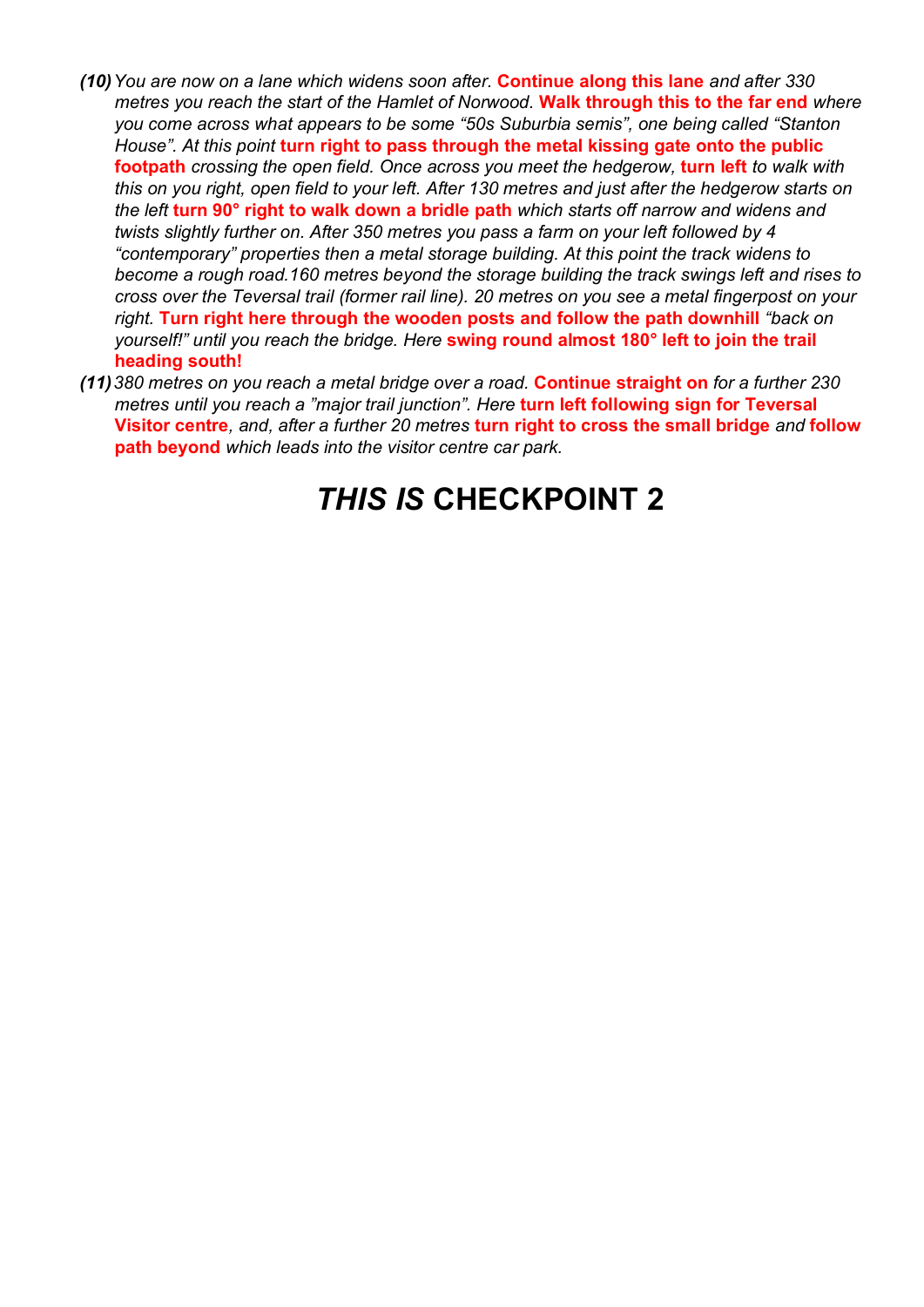### **Teversal VC to Pleasley Vale Mills 5.8 miles**

# **En Route.**

**Pleasley Pit Trust.The Pit was sunk in the 1870s and produced coal until 1983. It still retains its headstocks, engine-houses and steam winders, one of which was installed in 1904 by Lilleshall Co. Ltd. and the other in 1922 by Markham & Co. Ltd. Pleasley Colliery is now a Scheduled Ancient Monument and is in the process of being developed into a mining heritage site. The engine-house roofs and the chimney have been renovated and now the winders have been restored by members of the Friends of Pleasley Pit preservation group. In 1872 a lease for the extraction of coal from the Top Hard seam, together with the construction and operation of a colliery, was granted to the Stanton Iron Company by William Edward Nightingale, the father of the famous Victorian nursing pioneer, Florence Nightingale. (Florence is reputed to have "turned the first sod" at the commencement of sinking). In 1982 with the cessation of coal-winding at Pleasley, the colliery had breathed its last, but it received a sort of artificial respiration by being used for man-riding and materials until eventual closure in 1983. The upcast shaft was converted to supply air to Shirebrook's workings for several years but this turned out to be a blessing in disguise. The work involved in filling the downcast shaft, together with the removal of the baths, washery, screens etc. all took time and gave the local authority the opportunity to have the remains given a preservation listing just before they were due for demolition in 1986. It then continued in a state of limbo for several more years until 1995 when the preservation group Friends of Pleasley Pit was formed and the restoration began.** 

- *(1) From the checkpoint* **you retrace you steps***, passing back over the little bridge to rejoin the trail.* **Turn left***, pass through the metal gates to walk up to the junction.* **Turn right to walk back the way you came** *and after 200m you reach the metal bridge. DO NOT cross the bridge but* **turn right to walk down the steps** *just before the bridge to meet the road. On meeting the road* **turn right and start walking uphill** *into the village of Teversal. At the brow of the hill* **continue ahead along the pavement** *which runs inside the line of trees. After a short while the pathway bends "naturally" right onto Buttery lane.* **Turn right onto Buttery Lane** *walking past the telephone box. Soon you reach a point where the road turns 90° left.* **Continue straight ahead** *passing through the gap on the extreme right signposted "public footpath". You are now walking across the entrance road to Teversal manor which you see on your right.* **Keep on the lane** *passing to your left St. Katherine's church. Where the lane ends you will see a kissing gate next to a wall***. Pass through and continue straight ahead***. You are now walking on a metalised road driveway, high wall on your left and new build houses to your right. Where you meet a metal gate* **pass through the gap to the left of the gate and continue straight ahead***. You will pass the entrance to Manor Farm. A few metres beyond this you meet a road junction.*
- *(2) On reaching the junction* **continue straight ahead along the metallised road.** *You are now leaving the village of Teversal. After 200 metres the road starts to descend and bear slightly right. At this point you will see a short track leading up to a gate (basically straight ahead) .* **Go up this track and pass through the kissing gate and turn left** *to* walk with hedge on your left, open fields to the right. After 150 metres you will see a *yellow topped post on your left, here* **turn 45° right to walk across the field** *heading*  for another yellow topped post in the hedge opposite. Looking left you can see the *headstocks of Pleasley Pit in the distance. On reaching the hedgerow* **turn right to follow the path heading downhill to the corner of the field.** *You will pass another yellow topped post on the way. Once in the corner,* **cross over the concrete/wooden stile continue for another 10 metres then pass through the "rustic" kissing gate**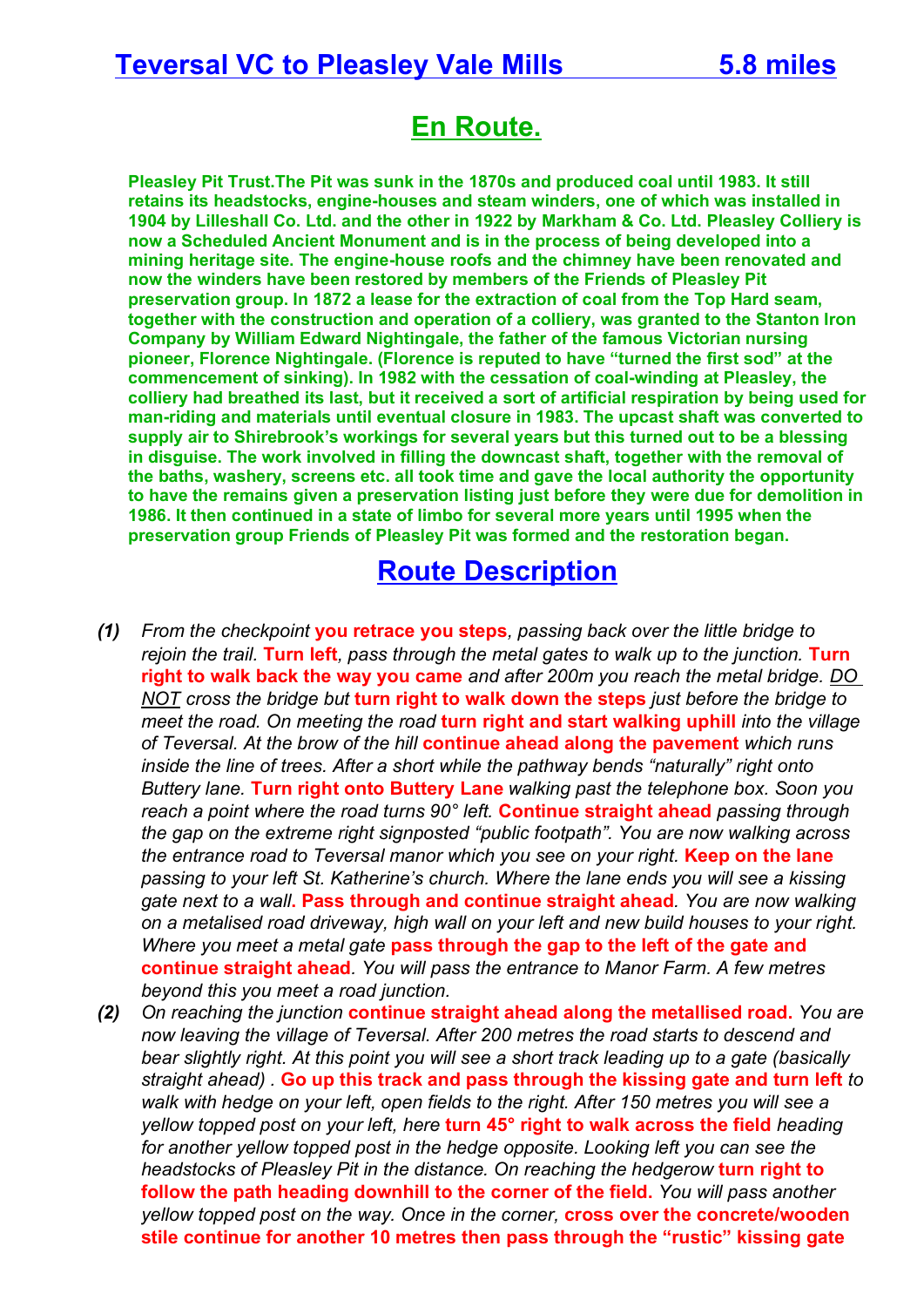**on your left. Continue straight ahead to walk through a tunnel.** *Once through* **pass through the metal kissing gate and bear 45 right** *to follow the path. This passes the edge of the stream and leads to a bridge over the stream.* **Go through the kissing gate to** *c***ross over and then through another kissing gate then continue straight ahead,** *At the metal kissing gate* **pass through and continue straight ahead climbing uphill up the field***. Use the line of the power cable as your guide. You will have hedgerow on your right and open fields on your left. You stay with the power lines all the way until you meet the road (passing the farm on your right).*

- *(3)* **Pass through the metal kissing gate onto the road. Cross straight over to the kissing gate opposite, pass through and continue straight ahead across the field along the footpath.** *Once across field1* **pass thorough the hedge punctuated by a yellow topped post and continue straight ahead across field***. Once across field 2*  **pass thorough the hedge punctuated by a yellow topped post and continue straight ahead across field***. Once across field 3* **pass thorough the hedge punctuated by a yellow topped post and turn 45° left to follow the path to the top left corner of field 4.***Once across the field* **bear right for a few metres the turn 90° left to pass through the gap in the hedge into the next field.** *You meet 2 paths.*  **TAKE THE LEFT HAND PATH** *heading towards the farm. Once across field 5* **pass thorough the hedge punctuated by a yellow topped post and continue straight ahead.** *You have open field on you left and wooden/wire fencing on you right beyond which is a farm shop! Once across the field,* **pass through the hedgerow onto the metallised road and turn right.** *After 40 metres* **turn left to walk down another road almost "doubling back" on yourself.** *This is Penniment Lane. You are now walking "away" from the farm shop. You will walk down this road for 1.3Km. On the way the road swings right and soon after swings left. You pass a farm on the left immediately after which is a "byway".* **Continue on for a further 100metres.**
- *(4) After this 100 m you meet a road junction.* **Turn right onto Sampson's Lane***. You walk along the lane for 150m. The lane first bends left passing the entrance to Sampson's*  Lane Farm. Then, as it swings tightly right, you will see, on your left, some steps. Turn **left to walk up these rather rickety and difficult steps, cross the stile at the top and continue straight ahead** *with the hedgerow on your immediate right. Where the field takes a turn to the left you will see a stile in the corner.* **Cross over this stile and continue onwards** *with hedge on your immediate right. Where the hedge turns 90° right,* **carry on straight ahead** *using the trees as you guide across the field. A few metres before the hedgerow you meet a tree stump. A this point turn right. The hedgerow is few metres away on your left. Soon this ends and is replaced by a line of trees. All this time you are heading across the field to meet a stile situated at a point where hedge meets wall.* **Cross over onto the metallised road and turn left***. The*  road heads slightly downhill and, by the farm, the road swings 90° right. **Follow the road** *and after a further 125m you reach a junction.* **Here turn left** *to walk down the steep hill (Crow Hill, signed for Mansfield). This road bends right and leads you down to Meden Square.*
- *(5) Keep to the left of the square. On your left is the river and the beautifully renovated mill house.* **Walk down to the road, cross over to take a path to the left of a "white painted" property** *as guided by the metal sign "Archaeological Way to Pleasley Vale".*  **Follow this path***, which starts walled on either side. To your left is the River Meden. This path passes through a concrete tunnel underneath the main A617 Pleasley Bypass. Once through the tunnel the path rises to meet a path junction, here furn left (Archaeological Way)to walk down towards an old water pumping building, to the right of which you will see the entrance to the Meden Trail.* **Pass through the squeezer stile onto this path** *which goes to the right of the water pumping building. The path meanders through the woodland keeping the river on your left.*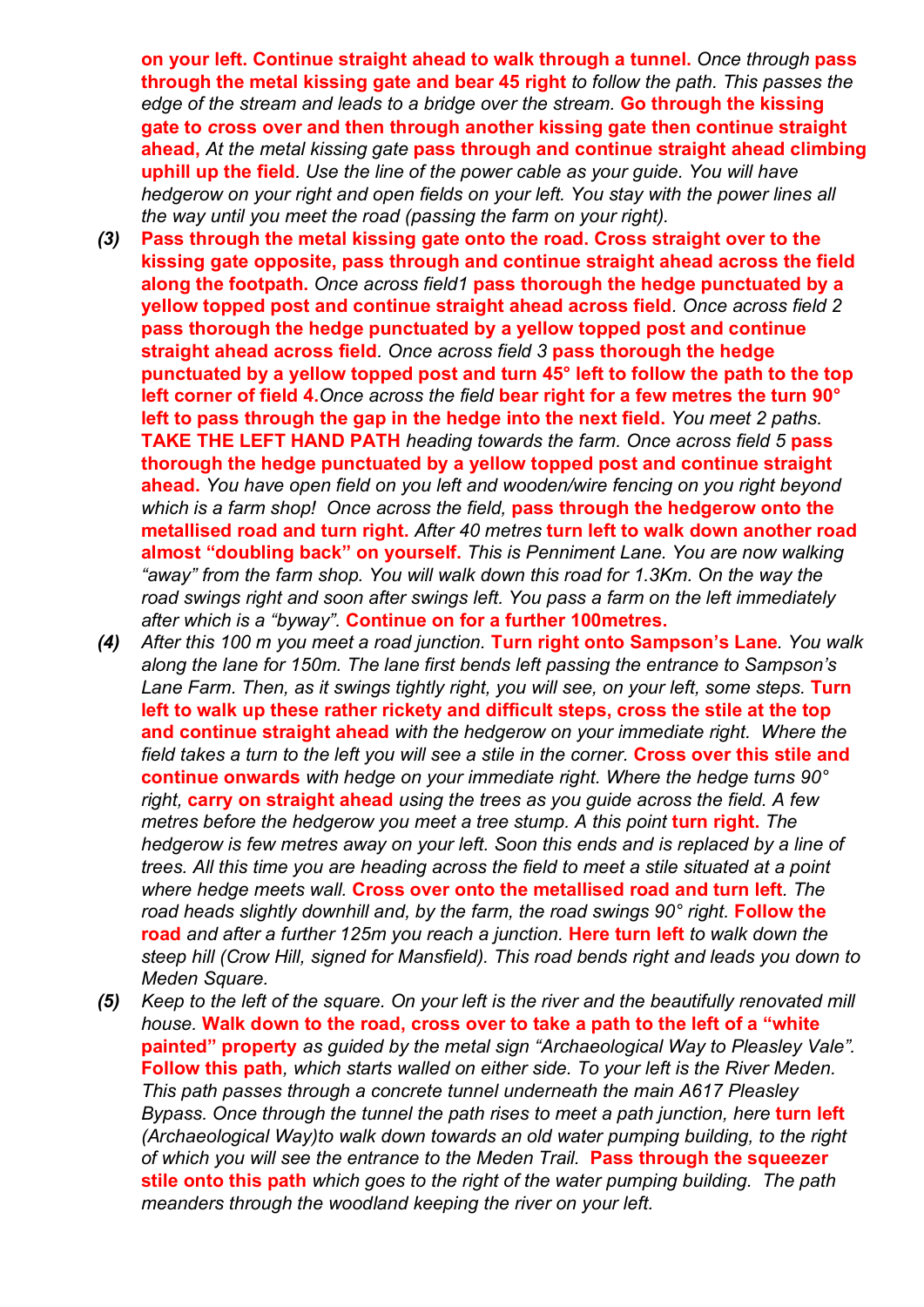- *(6) After approximately 450m you will see a path shooting off to your right.* **Turn right to walk up this path,** *as indicated by the Archaeological Way sign, which leads uphill and has a wall on the right hand side of it. As this path levels out it joins a more major path. In fact this is the former track bed of the line which once carried trains on a regular service from Mansfield to Chesterfield.* **Here bear right to walk along this track bed**  *(Archaeological Way)* **for approximately 1.8Km.** *As you walk along this former railway line to your left you will see that you are perched high above the former William Hollings textile mills. As you pass the factory and before you reach the bridge you will see that you walking through a cutting. To the right of the cutting there are a number of caves which are now closed off.*
- *(7) After 1.8Km the trail comes to an end, first crossing over a stile and leads down through some metal gates to a tarmac road. When you reach the you turn left to walk down the metallised road. As you walk down this road you will begin to realise from the metal fencing you are within the Pleasley Vale Estates owned by William Hollings & Sons, who as mentioned above, founded the mills. You pass on your right an old ruined building immediately after that you will see a small wall on your right bordering a big field. This is the former site of the Pleasley Vale Cricket Club, where Joe Mason played his cricket for many years and was a wonderful place to play cricket. This also used to*  be the site of the Viyella Mills Social Club which was very popular in the 70s and 80s. *Before you reach some fantastic stone cottages the road splits,* **take the left hand fork**  *heading to the left of these marvellous cottages.* **Continue along this metallised road**  *(a No-Through Road).Just after you pass Hilltop Cottage on your right the road swings 90°left and starts to descend.* **Pass through the metal gate and continue downhill towards the cottages***. On reaching these* **turn 90° right** *to pass with the cottages to your left (Old Post Office). The road crosses over the river Meden and soon reaches a junction to the left of which is the war memorial for the mill workers. At this junction turn* **left to walk along the metallised road.** *The road soon swings right and you are now confronted with the beginning of the Former W.M. Hollins Mills (or Viyella in my day).*  **Pass through the barrier by the right and turn left into………….**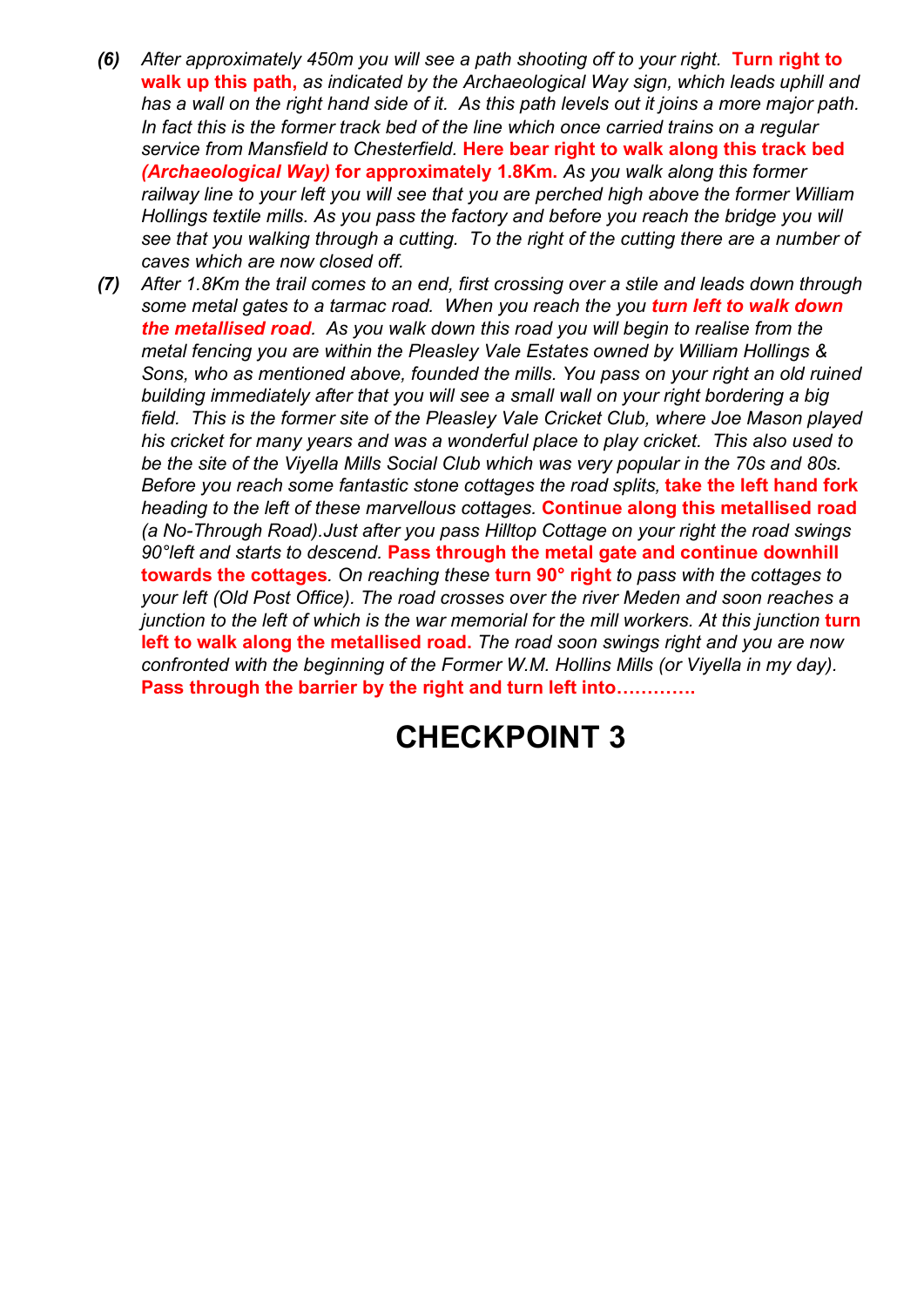# **En Route.**

**W.H. Hollins Mills. You only have to look at Pleasley Vale's striking stone mills to see this is a site with history. In the 17th century it was home to a water-powered forge, before it was bought in 1784 by five men, including Henry Hollins, to transform into cotton spinning mills.**

**Three mills were built between then and 1913. The first, Upper Mill, burnt down on Christmas Day 1840, while in 1844 the same happened at Lower Mill. Both were so critical to the local economy that they were quickly rebuilt, and during World War One were used to make munitions.**

**The Vale is also home to country houses, churches and Roman villas, in varying states of repair. Nearby Pleasley Colliery was first mined in 1872, with the ground broken by Florence Nightingale, whose family lived on the site.**

**One of the Vale's most surprising secrets is the haul of fossils found in 1862. It included the bones of wolves, wild horses, reindeer, lynx and even woolly rhinos and revealed a distinctly wild chapter in the area's history.**

- *(1)* From the checkpoint **return to the road and turn left to start your walk through the mills.** P*assing by mill 3 view the display boards giving further information. Beyond Mill 3 you see open water on your left …...power supply of course…. And on your right you pass the Mill managers property now in private hands. Mill 2 is an imposing building of 4 floors with traditional "factory*  roofing". As you Pass the end of Mill 2 you come across the Mill Catering cafe probably shut on *a Saturday followed by Mill 1. The walk through the mills is ½ mile long and ends with the lake beyond Mill 1 on your left. At this point the road rises gently to take you to the barrier straddled either side by cottages (1 used by security).End of Mills!*
- *(2)* **Pass through the barrier** *and then the road swings round to the left.At this point* **leave the road and continue straight ahead onto a track (Archaeological Way)** *and you will notice*  this is the entrance to a fabrication plant. Once beyond the end of the buildings pass through **the metal gate***. To the left of this gate you can see a sign for the Archaeological way.* **Continue along the track which swings slightly left and begins to rise.** *To your right is Pleasley Park Wood and you are walking on a wide track. After 200 metres the wooded area on your left ends and you have open fields (very horsey!). After 600 metres you meet a gate.* **Pass through and onto the mettalised surface.** *This rises up to meet the road. This is punctuated by Bus Stops! (23a to Langwith).*
- *(3) Cross straight over the road onto the track opposite. This is Forge Lane and can be muddy and is covered in small stones a bit uncomfortable underfoot.* **Walk along this lane for 1.24km**  *until you eventually meet a junction of bridlepaths and road situated by an electrical sub station. At this point* **turn left to walk down the bridlepath** *(Balkham Lane).Don't' walk down the road! Sub station still on your left and the lane becomes "hedged" on either side. After 400 metres the path drops down and bends left into some trees. The path undulates along and you soon find you are walking by a stream which you soon cross using stepping stones. This path is now called Water Lane and the stream is on your right.***400 metres on, cross over the stone bridge***, stream back on your left, and continue along the path. As you exit the path you meet a large converted barn. Just beyond the first building there is a slightly obscured fingerpost and a stone stile on your right.* **Turn right to pass through this stile and walk between the buildings** *at the end of which you meet a kissing-gate.* **Pass through this and into the fields and continue straight ahead.** *At the top of this field is a metal kissing-gate.* **Go through onto the road and turn right** *(beware traffic).Walk for 15 metres before* **crossing over to follow the fingerpost leading onto the path "under the electric pylon".**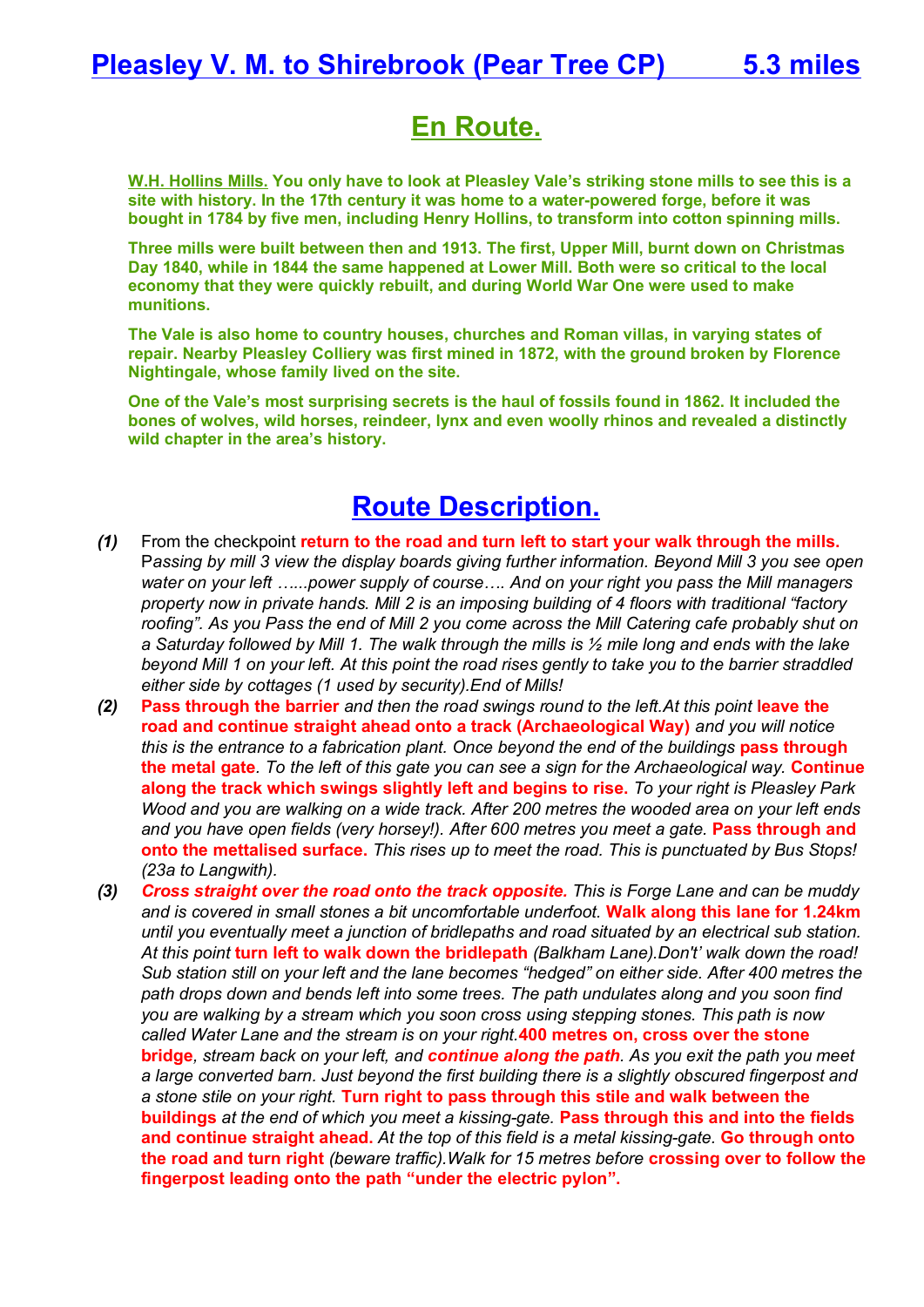*(4)* **Go through the kissing-gate and follow the track,** *hedgerow either side, heading for the woodland you can see in the distance. 70 metres on and at the path "junction"* **take the left path heading "straight ahead"** *towards the left hand edge of the wood. After 390 metres you reach the wood.* **Continue ahead on the path/track with the wood on your immediate right.** *150 metres on you reach a field edge joining from the left and 50 metres beyond this you see a*  fingerpost and, on your right, a track leading into the wood (obvious track). This is Roseland *Wood.* **Turn right to walk along this track.** *After 300 metres the track takes a positive left turn as indicated by a finger marker post.* **Follow this wide track** *which begins by heading downhill and after a further 600 metres you come to a "clearing" bordered by wired fencing either side.*  **Cross over this (100 metres) and at the entrance to the wood opposite (Langwith Wood) turn 90° right to keep the wood on your immediate left***, open land protected by the wire fence on your right. After 600 metres the wood on the left comes to an abrupt end and the lane*  bears slightly right and 130 metres on you meet a triangle junction of tracks/path. **Turn left to follow the WIDE track** *which appears to be heading to a large wind turbine. This track is bordered, in the main, by hedgerow either side. It is not the easiest of surface to walk on as there are several ruts along the way. After 850 metres you reach the road.* **Pass through the metal gate and cross the road**

#### *CAN BE A VERY BUSY ROAD – CROSS WITH EXTREME CAUTION – LIMITED VISIBILITY*

*(5)* **Once over the road turn left to walk along the pavement.** *You will pass to your right, Shirebrook Academy/Stubbin Wood School. After 500metres you reach the far end of the school (and fence!). You meet a footpath sign.* **Here, turn right to walk along the path** *fence on you immediate right. At the far end of the path* **pass through the squeeze stile into a "car park.**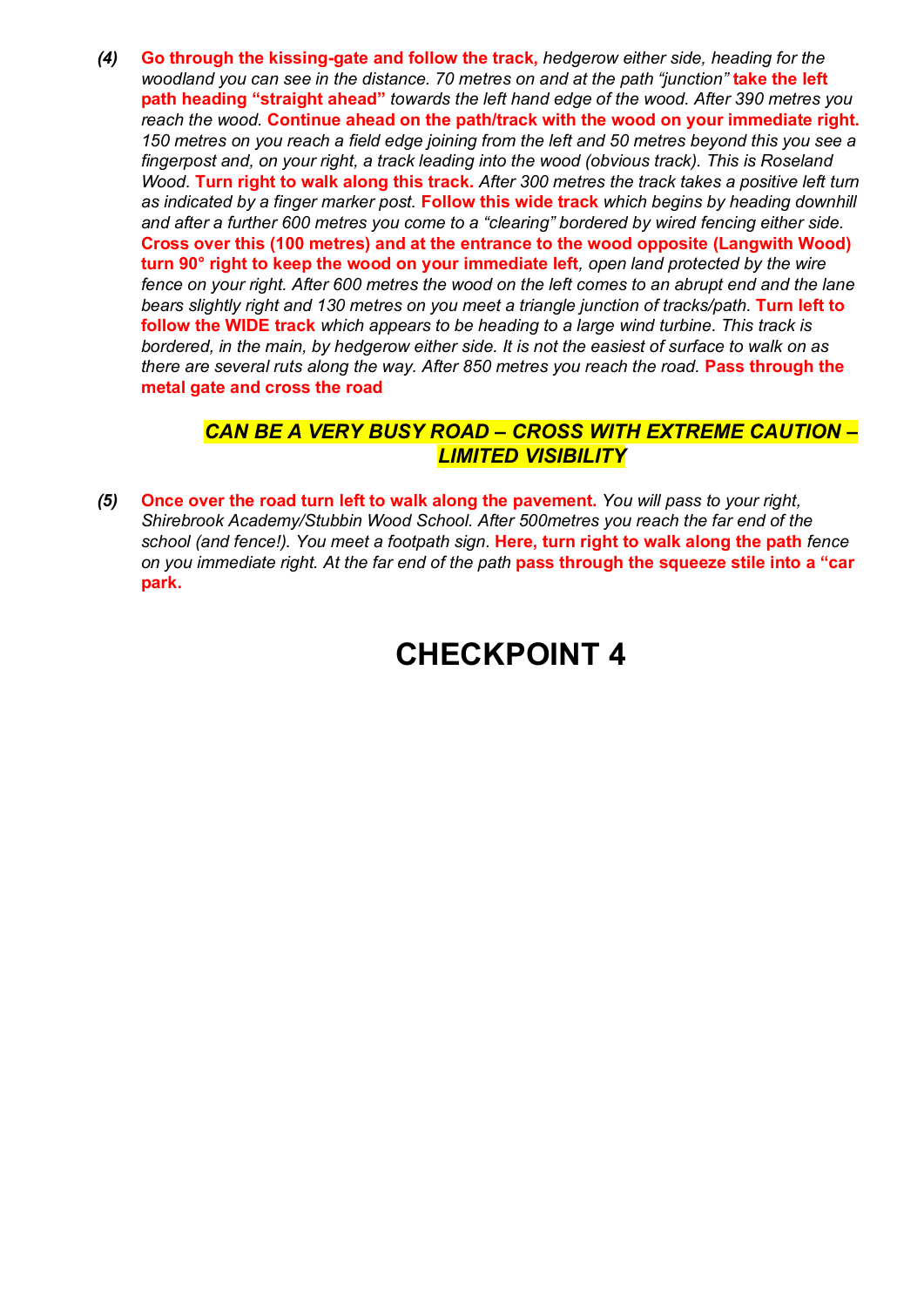# **En Route.**

**Cuckney Castle was in the village of Cuckney, Nottinghamshire between Worksop and Market Warsop. It was a motte and bailey fortress founded by Thomas de Cuckney. It was razed after The Anarchy in the reign of King Stephen. There are now the low remains of a motte, partly enclosed by a wide ditch and to the west the faint remnants of a bailey. These remains can be found at the edge of the churchyard of St Mary's Church, Norton Cuckney.**

**Cuckney motte and bailey castle is listed as a Scheduled Monument by the Department for Digital, Culture, Media and Sport.In the 1950s, a mass grave of approximately 200 human remains was found in a trench near the churchyard, leading to speculation regarding a battle near the site.**

- **(1)** *From the checkpoint walk up to the road and turn left. This is Pear Tree Drive. After 60 metres you meet a junction. Turn 90° right onto Albine Road. After 170 metres turn left to cross the road onto "The Bassett". Go straight across the circular "green" heading slightly left to meet a jitty/path between house No: 15 & 17 leading out of the estate. After 40 metres this turns into a path bearing right and passing through a small wooded area then out onto open fields. You traverse these fields heading toward some buildings which are school buildings (Langwith Bassett Junior Academy). Once across the field you meet a metal gate. Pass through and cross the road (PLEASE TAKE CARE) then turn left to walk downhill along the pavement*
- **(2)** *At the "corner of the school" you meet a Public Bridleway" sign. Turn right here. You are walking "behind" the school. After 150 metres you cross over a bridge and you meet the Archaeological Way sign to your left. However, IGNORE THIS and continue STRAIGHT AHEAD across the fields along the wide track. Open fields to your right and left. 340 metres on you cross a 2nd bridge (this one over the "Robin Hood" rail lines and protected by metal railings). Once over continue straight ahead open fields either side. Once across the open field you come to a crossroad of paths. Here, continue STRAIGHT AHEAD along the narrow public footpath (not bridleway) which is bordered either side by hedgerow. The hedge on the right soon turns into a wall. After 150 metres you meet a "yellow topped" post here bear slightly left and the path turns into a wide track still with bushes left, wall right! This lane does, on occasion, rise and fall and winds left and right. After 200 metres you meet "Top Farm" on your right. 60 metres beyond the farm the wide track swings round to your left. This is the farm access lane. Cross over the track to the kissing gate by the "yellow topped post" straight ahead. Pass through and continue along the path which is narrow and has hedgerow either side and meanders along! At an "unofficial" path junction this path swings 90° right and after a few metres 90° left and climbs slightly to meet a stile. At this stile turn 90° left to walk along a level path bordered on the left by wood/wire fence and hedgerow on you right. Please note the Quarry warning signs either side. Beyond the fence left are the original Quarry "bunds". The path ends at a point where you meet metal gates either side. At this point continue straight ahead along the obvious wide track entering a woodland.*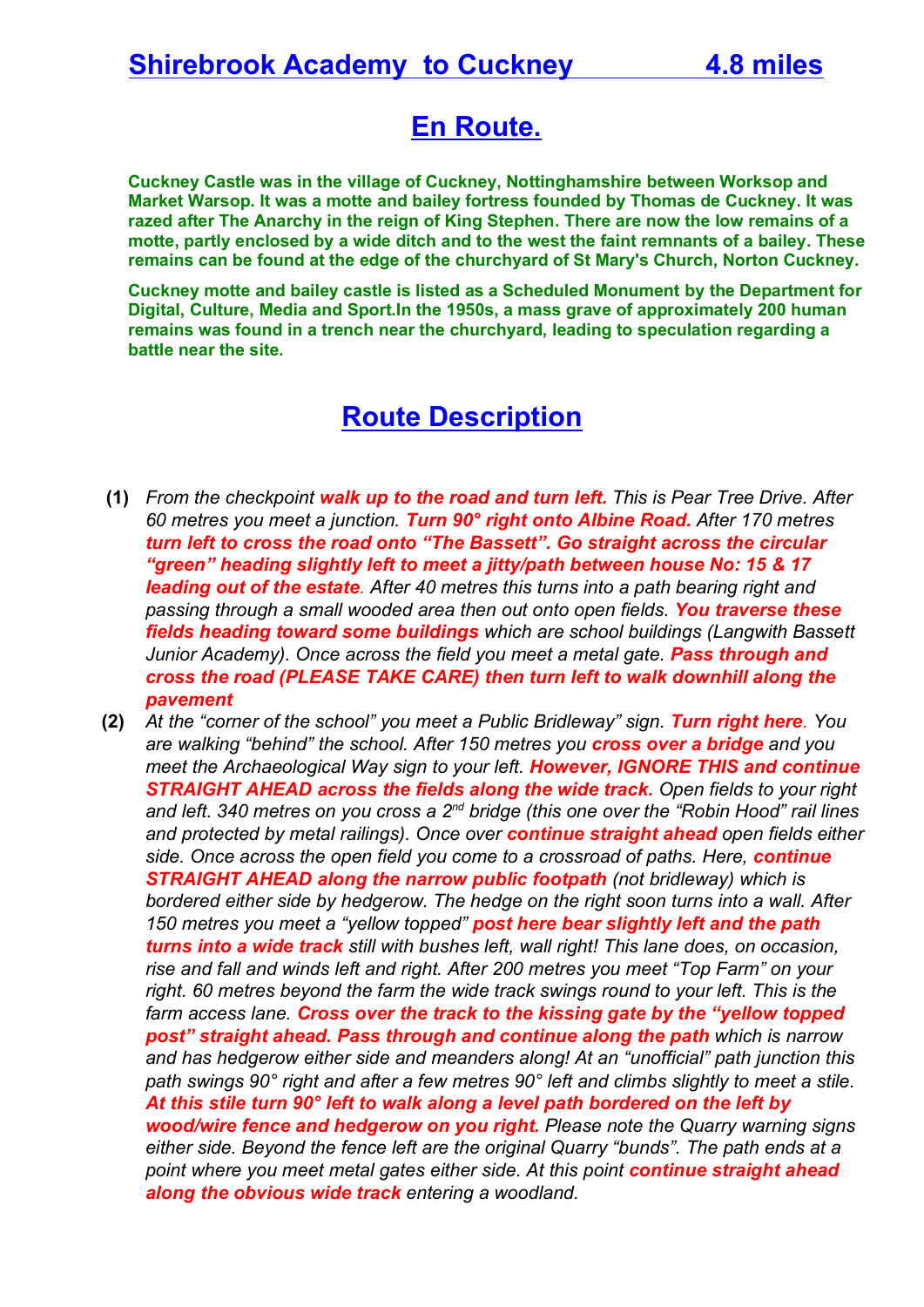- **(3)** *The clearance area soon becomes obvious….stick to the track. After 200 metres the woodland "opens up" on your left. This track swings 90° right and starts to rise. Follow this and at the top of the mound the track swings round to the left and continues across a cultivated area. New planted tress on you right. Once across this area the path meanders slightly to meet a road just before which is new wooden fencing barriers. Cross over the road heading slightly left to more wooden barriers which you pass through to continue along the track. Still walking through managed woodland you meet another path crossing marked by a post, continue straight ahead. When you meet a small clearing on your right (log store!) bear left to meet the road by passing between 2 boulders.*
- **(4)** *Cross straight across the road onto the open land opposite and follow the public footpath by passing between the two logs. This "obvious track starts by rising gently. You are now walking along the right hand edge of the woodland. This is a very sandy track and you may notice lots of "offshoots" right and left. Remain on the wide obvious track for a further 450 metres. When you meet a "junction" of paths where extensive woodland joins on the right, continue STRAIGHT AHEAD" up the sandy track which starts to climb almost immediately. This is an easy to follow managed "permissive footpath". You will notice a number of posts all of which carry "blue directional" arrows. Keep following these posts and at the fourth post don't be tempted by the obvious lane but continue straight ahead as directed by the blue arrows. This lane starts to climb steeply. Halfway up you pass post 5 and at the top post 6 where the path levels off. This now leads to a kissing gate by the main road just beyond post 7.*

#### *CAN BE A VERY BUSY ROAD – CROSS WITH EXTREME CAUTION LIMITED VISIBILITY*

**(5)** *Pass through the kissing gate and cross the road TAKING EXTREME CARE.*  **Once across turn left TO WALK "TOWARDS ONCOMING TRAFFIC and just past** *the far side of a lay by, you will see a wooden fingerpost. Turn right to walk down this path as indicated by the fingerpost and yellow arrow on the fence. This path winds downhill through a narrow strip of woodland with large fields either side. After 1Km the lane comes to an end at the side of a rather nice house (Fourways) where it meets the A616. Here cross over the road and turn left to walk on the pavement on the opposite side. Follow the road where it takes a sharp right and then round to the left to the Greendale Oak Public House. Turn right down Norton Lane to have the pub on your left and walk a few metres to the Pinfold and……………………*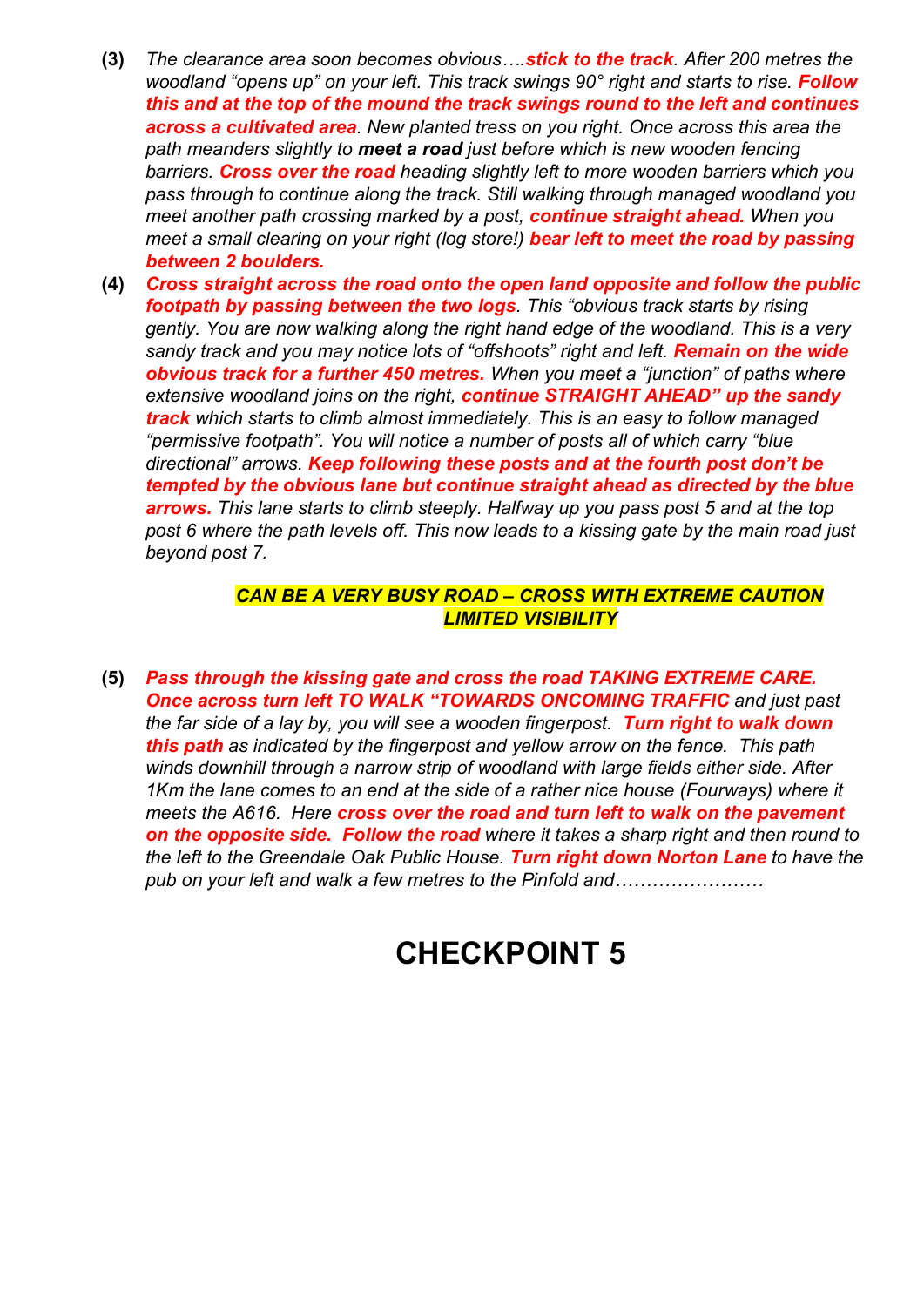# **En Route.**

**Welbeck Estate is one of the great traditional landed estates, nestled within Sherwood Forest in Nottinghamshire. It is home to the School of Artisan Food.**

**The School of Artisan Food is dedicated to preserving, sharing and developing artisan food production skills.**

**Courses in all aspects of artisan food production range from half day taster sessions to a six month diploma in artisan baking. Staffed and run by experts whose skills are only matched by their passion, its students enjoy an unrivalled learning experience.**

**The school is housed in Welbeck's former fire stables, dating back to 1870. Training rooms are specially equipped for the teaching of breadmaking, cheesemaking, brewing, butchery, charcuterie and preserving. The environment is serene and inspiring, and thoroughly welcoming.**

**The School of Artisan Food has earned an international reputation for its exceptional courses and was awarded Best British Cookery School of the Year 2020 at the National Food and Drink Awards.**

- *(1) From the Pinfold* **turn left to walk down the road***. Walking down this road you will have the St. Mary's Church on your left.* **Carry on walking down the road***. The road goes downhill slightly and at a point where it bends round to the right you will pass over a stone bridge over a small river, and 10m beyond you will see a footpath fingerpost on your left.* **Turn left to pass through the kissing gate and follow the path** *which goes uphill towards some trees and along a ridge. About 70m and just after a bench look to the right and you will some steps.* **Climb up the steps to pass through a kissing gate and carry on uphill***, bearing left slightly and then you emerge into a field.*  **Continue straight ahead with fence on your right***, open fields on your left. You are walking along an obvious track with views on your right towards the village of Norton, beyond which you can see the woodland belonging to Welbeck Estate. As you rise to the peak of a gentle hill, to your left you can now see Steetley Chimney in Whitwell. The path now heads downhill to meet a road.*
- *(2)* **Pass through a gap in the hedge and cross straight over to a fingerpost opposite to continue across the next field.** *You have open field on your right and hedgerow on your left. After walking down this field for a short while you will come to a tree. Do not be tempted to pass through the gap on your left but* **go around the tree, with the tree on your left, to continue along the edge of the original field***. You still have hedgerow on your left and open field on your right. The track then bends round to the right to lead down to a metal kissing gate.*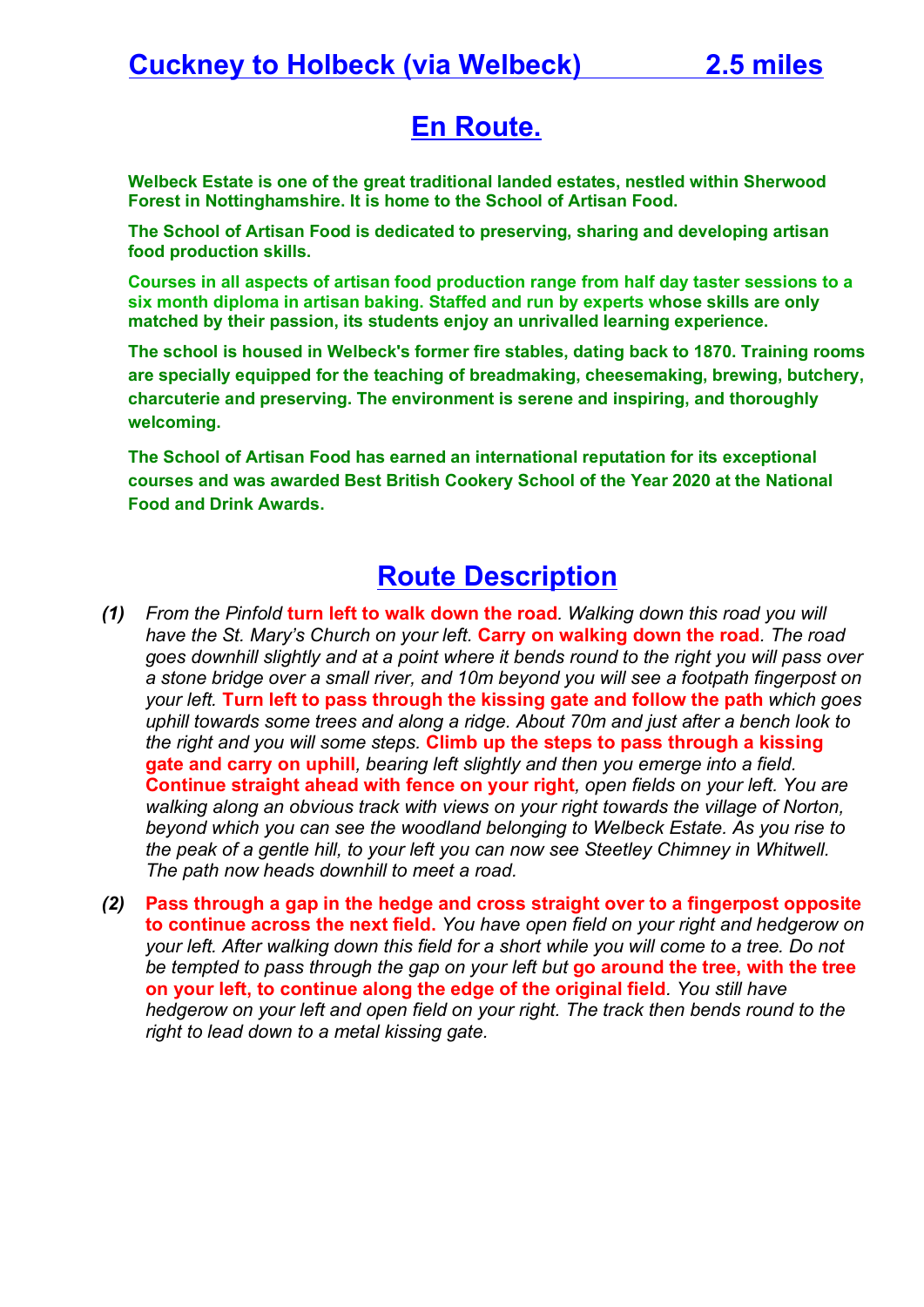- *(3)* **Pass through the kissing gate to meet a tarmac road in front of a rather splendid lodge and turn left.** *Do not pass through the ornamental gates to walk along the track beyond as you will be shot!* **Pass through the wooden gates to walk along the tarmac road.** *You can walk along the grass verges if you prefer. After walking along this lane for about 1.2Km you enter Tile Kiln Wood where the lane swings round to the left and shortly after starts to bend back round to the right. At the point where there is a triangular junction of lanes* **follow it round to the right** *as indicated by the yellow arrow on the fingerpost on your right.*
- *(4) After a further 475m you come to a junction of lanes. Where you see a big sign for the School of Artisan Food and straight ahead of you will see a redbrick house.* Here turn **left.** *You will see on the fence on your left a directional arrow and after that you will see a Robin Hood Way (bow and arrow) marker. You will have on your left a copse and wooden fence to your right. This lane will bring you down to meet the main Worksop to Mansfield road, the A60. As you approach the end of this lane, to your right you will see the courts of the Welbeck Tennis Club.* **Cross over the road onto the lane opposite and after a further 70 metres turn right to meet the checkpoint………..**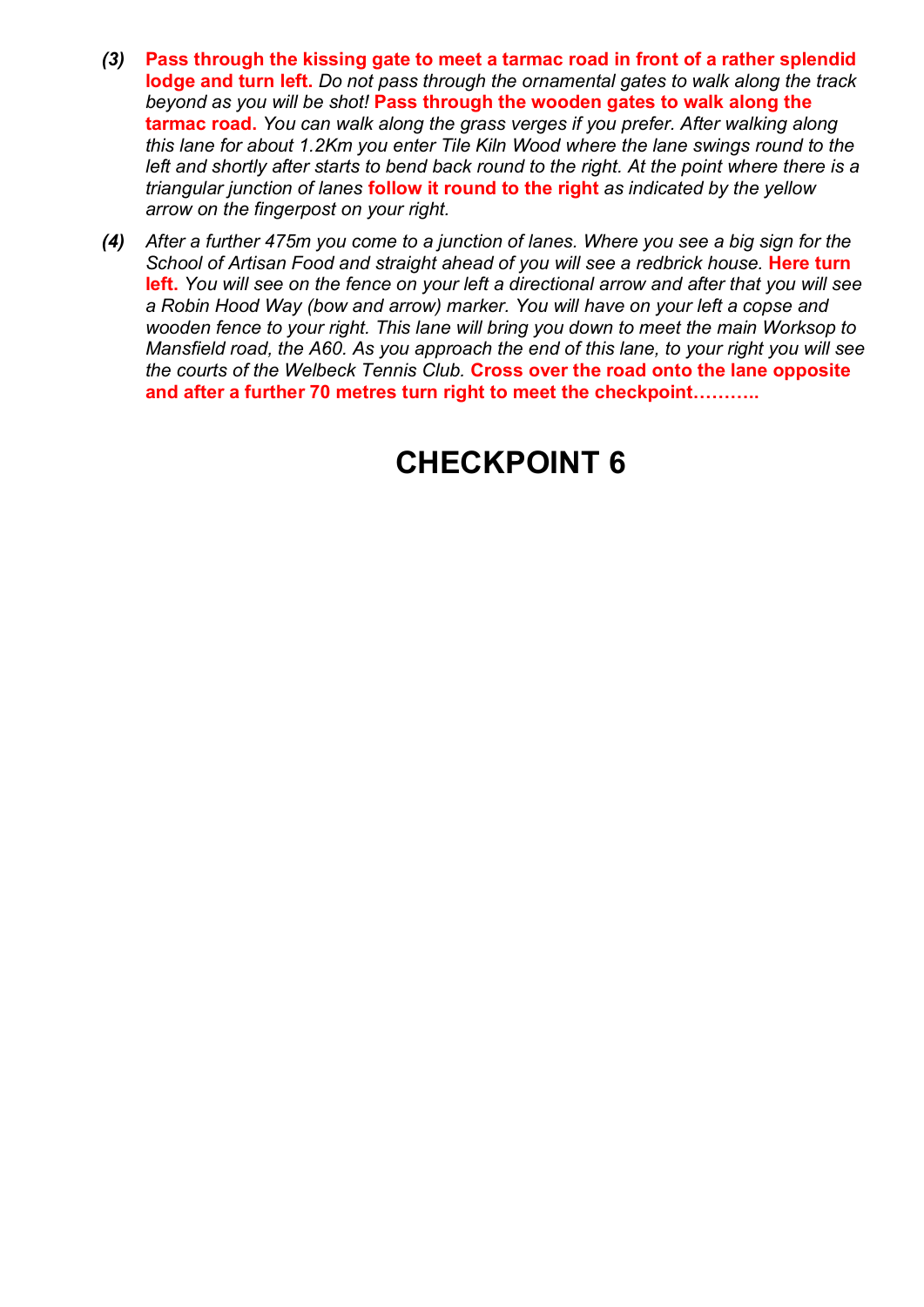# **Holbeck to Whitwell (The End) 3.7 miles**

# **En Route.**

**Creswell Crags is an enclosed limestone gorge on the border between Derbyshire and Nottinghamshire, England, near the villages of Creswell and Whitwell. The cliffs in the ravine contain several caves that were occupied during the last ice age, between around 43,000 and 10,000 years ago. Its caves contain the northernmost Cave art in Europe. The evidence of occupation found in the rich series of sediments that accumulated over many thousands of years is regarded as internationally unique in demonstrating how prehistoric people managed to live at the extreme northernmost limits of their territory during the Late Pleistocene period.The caves contain occupation layers with evidence of flint tools from the Mousterian, proto-Solutrean, Creswellian and Maglemosian cultures. They were seasonally occupied by nomadic groups of people during the Upper Paeleolithic and Mesolithic periods. Evidence of Neolithic, Bronze Age, Roman and post-medieval activity has also been found there. There is evidence of Neanderthal occupation 50,000–60,000 years ago, a brief Gravettian occupation around 32,000 years ago and use of all the main caves during the Magdalenian around 14,000 years ago. The site is open to the public and has a visitor centre with a small museum of objects associated with the caves, including a stuffed cave hyena.**

### **Route Description – Section 7**

*(1) From the checkpoint, return to the lane and* **bear right(Ish) to continue walking along this lane.** *After approximately 120m beyond where the road bends round to the left, you will see a fingerpost with a Robin Hood Way marker on it and a wooden sign for the church.* **Turn right here to walk up this lane** *which will take you past the nice little church in Holbeck. This very pretty lane is bordered either side with hedgerow and trees. At the far end of the lane you will come to a road junction opposite Hillside Cottage.* **At this point turn left to walk up the lane for about 15-20m, and then turn right onto the lane as indicated by the footpath fingerpost.** *Don't walk up the driveway but walk up the path to the left of the driveway. You will have fence on your right and wall on your left. The path rises gently to meet a relatively new kissing gate.*  **Pass through this and continue straight ahead***, open field on your right, fence on your left. At the top of this field you will meet another metal kissing gate, pass through* **and continue straight ahead***; again open field on your right and fence and hedgerow on your left. At the far end of this field you pass through a gap in the fence next to a stile to drop down to another field.* **Continue straight ahead as if across the middle of this field** *Once across the field you will see a stile,* **cross over and continue straight ahead** *along the obvious track with hedgerow and trees on your right, open fields on your left. After a short while, the track starts to rise gently as you pass through the third field. At the apex of the hill the track levels out and you head towards a wooden fence which crosses the field and you will be accompanied by a wall on your right. At the wooden fence,* **pass through as indicated by the Robin Hood Way marker. Continue straight along the less obvious path** *and you have in front of you magnificent views across to Creswell and the former Creswell Pit Tip and beyond that towards Whaley Wood. After a short while the path starts to descend and the path turns 90° right, the path descending all the time until you reach a stone stile in a wall.*  **Cross over and continue down the steps***, the path winding its way through a small thicket to emerge at a junction of very wide paths above a gushing stream.* Here turn **left. Walk for a few paces until you meet the main path***. At this point* **turn left to walk along the lane (heading away from the Crags)***. Pass a metal horse gate and onto a tarmac road with pavement on the left. Pass Crags Cottage and meet the junction with the main road.*